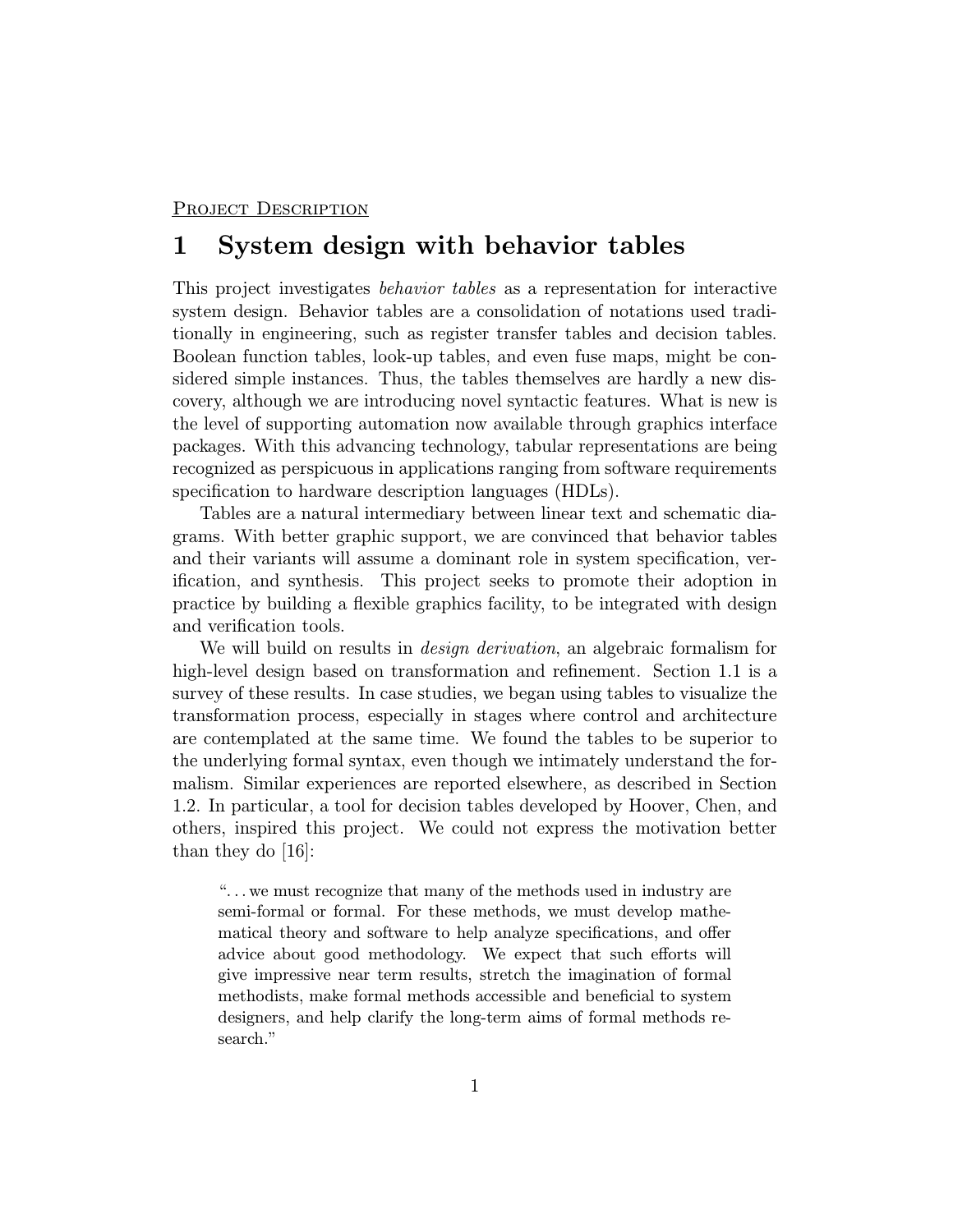As a continuation of formal methods research, this project attacks the widely acknowledged problem that transfer to practice is impeded by the unpalatable notation of formal logic. The graphical user interface we develop will be integrated with our design derivation system to create a tool for highassurance design. Provisions for animating analyses will be included, with the goal of visualizing verification and synthesis processes. Finally, we will formalize and implement more powerful transformations for higher levels of design (See Section 1.5).

However, the contributions of this project are broader than just advancing formal methods in system design. Behavior tables are better than conventional HDLs for specifying many kinds of systems, whether or not they are supported by a reasoning formalism. To promote their use in practice, we will integrate the graphic front end with existing simulation and synthesis tools and explore applications to codesign. Behavior tables offer a common ground for timely synergy among formal methods research, CAD research and development, and design practice. This central goal of this project is to enable that synergy.

#### 1.1 Results from prior NSF support

NSF support for this line of research began in 1987 with the grant Digital Design Derivation (MIP87-07067, 1987–89, \$205,972). Within the last five years, the work has continued under grants entitled Algebra for Digital Design Derivation (MIP89-21842, 1990–1992, \$203,000) and Decomposing digital-system specifications into interacting sequential processes (MIP92- 08745, 1993–1996, \$142,000). This summary is restricted to accomplishments since 1991. Cited publications are included in the list of references on page 16. Some of them can be accessed through the World Wide Web at URL http://www.cs.indiana.edu/hmg/hmg.html.

Research contributions. We built a formal foundation for transformational design by adapting existing software oriented methodology to problems in digital system design. Theoretical contributions include representations of behavioral and structural specification in functional algebra [5], adaptation of algebraic techniques to architectural refinement  $(42, 43, 41, 45)$ , design decomposition based on interface specification [34, 32, 33, 31], and formalization of stream semantics [28]. We have done elementary studies comparing how different formal systems address the same design [24].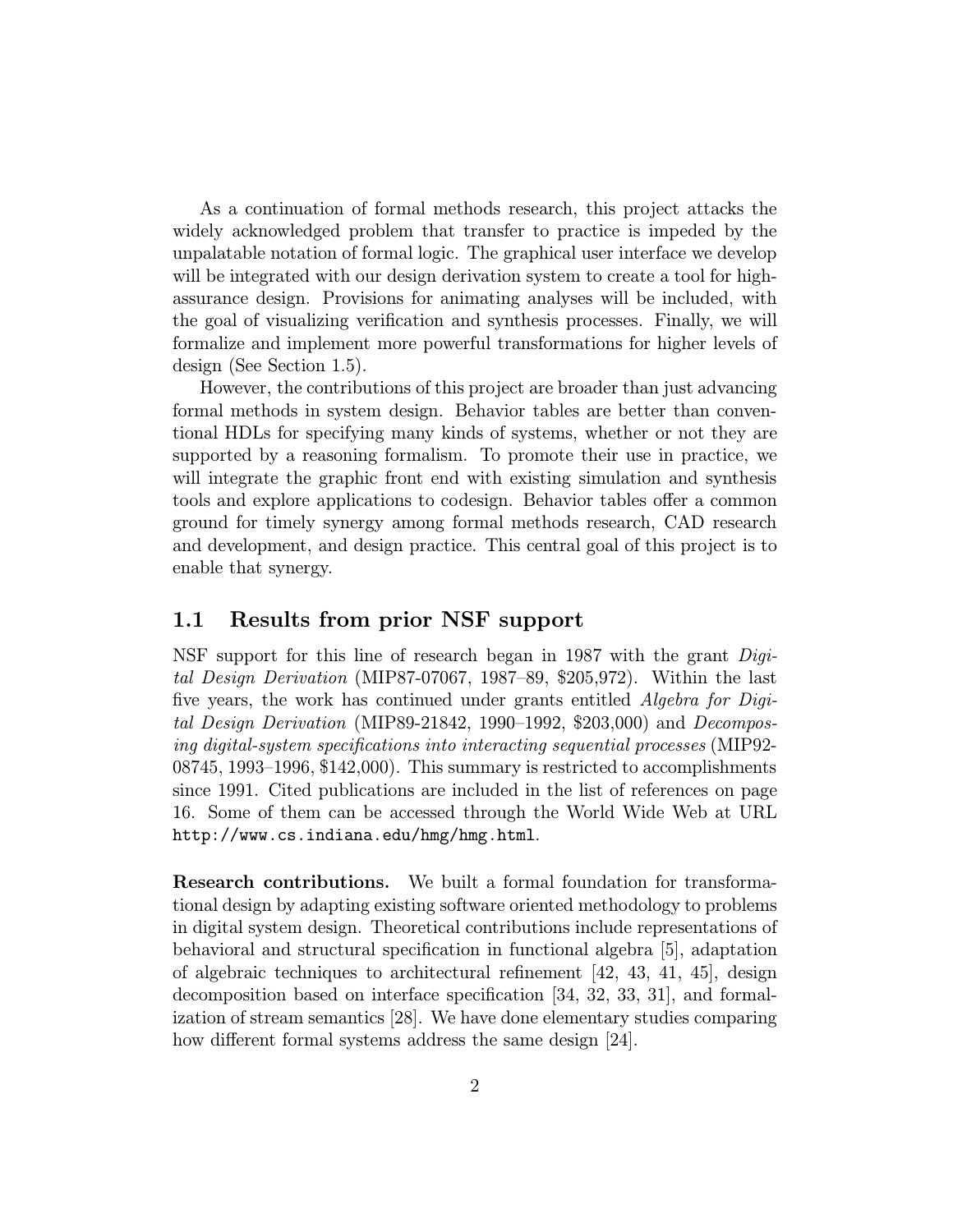We implemented our formalism in a tool called  $DDD$  [1, 2], which is used interactively to transform higher descriptions of behavior to synthesizable hardware descriptions. We did several case studies to demonstrate the approach, and, in particular, to explore and illustrate the thesis that heterogeneous reasoning is is more effective than a comprehensive logic in design-critical applications [2, 28, 39, 29, 6, 5, 4, 3].

The subject of this proposal, behavior tables, emerged as a useful representation for interactive design derivation. We began using these tables informally to describe DDD [23] and later for the presentation of case studies. This prompted us to consider them more seriously as a formal design notation, and we began exploring features that are appropriate in system design applications [40, 37, 36, 35, 30].

The work with behavior tables has germinated an interest in the fundamental role of diagrams in formal mathematics [10, 20, 11].

Other research products. The DDD system is now under commercial development, with SBIR funding through NASA, by Derivation Systems, Inc. [7]. DSI is a start-up company established by graduates of this research group.

Our case studies have resulted in several design artifacts. A formally derived version of Hunt's FM9001 microprocessor is realized in FPGA technology [2]. A language-specific computer for compiled Scheme, containing a derived CPU, garbage collector, and allocator [6], is an ongoing case study relating to contemporary programming methods research. A custom VLSI realization of a fault-tolerant clock synchronization circuit has been verified and tested [28, 29]. Miner has also constructed a PVS theory of streams, to be published as part of his doctoral thesis in early 1997.

Educational activities and human resource development. Supported participants include graduate assistants Zheng Zhu (PhD, 1992), Bhaskar Bose (PhD, 1994, also a NASA Fellow), Kamlesh Rath (PhD, 1995), Mustafa Esen Tuna (ABD), Shyamsundar Pullela (inactive), Jeanette Calvert-Coffren (inactive), Lowell Vaughn (inactive), and John Zuckerman (active pre-candidate). Unsupported participants included Kathryn Fisler (AT&T Fellow, PhD 1996) Paul Miner (on educational leave from NASA, ABD), Bob Burger (NSF Fellow, ABD), William Hunt (IU/CS member of technical staff) and Ingo Cyliax (IU/CS member of technical staff).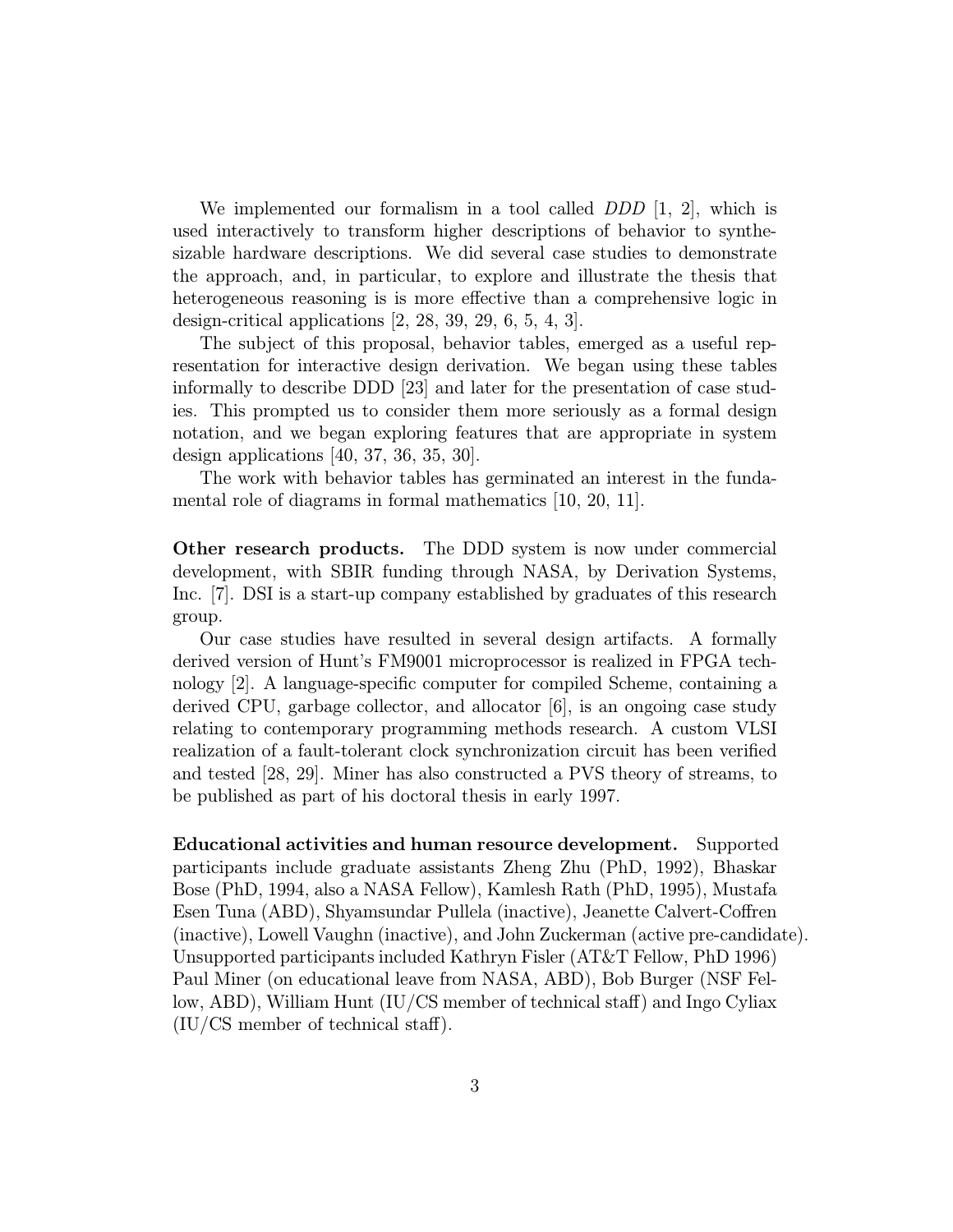Graduate seminars on this research were conducted in 1992 and 1993. Many of the CAD tools first acquired for this work have migrated to instructional laboratories. The FM9001 microprocessor mentioned earlier is used in a continuing project to develop an instructional vehicle for a first undergraduate course in computer organization. Two undergraduate students, Derek Kern and Lisa Hatchett, have done independent-study projects developing this system.

### 1.2 Other related research

The work on decision tables by Hoover, Chen, and others [17, 16] inspired us to think more seriously about behavior tables as a natural representation for design. Their Tablewise specification tool was developed for avionics software development, but clearly applies to reactive systems in general. In addition to a graphical front end, there are functions for verifying exclusivity and completeness of decision tables and for performing structural analyses to aid in obtaining these properties. Planned enhancements are described for introducing behaviors and assertions.

All of this work seems to integrate with the proposed project quite well. Future topics mentioned in [17] include connections to state-machine and statechart based specification. This connection is the focus of the proposed work, and we are also interested in safety-critical applications. Even if we can only unify at the notational level, the combined functionality would enhance practical interest in this research area.

Li and Gupta introduce *timed decision tables* as an HDL [27, 26]. Their results on optimizations exploiting don't care entries are directly applicable to the proposed research. Their work is also evidence of the utility of a tabular specification language for CAD tool development. Behavior tables have also been proposed as an interchange format by Gajski, Dutt, et. al. [12, 8]. We find it very encouraging that research in high-level synthesis and formal methods finds common ground in these tabular representations; it represents a new opportunity for synergy.

Both Tablewise and TDTs have provisions for assertions that are not yet found in our behavior tables, but will be added. TDTs contain time measures used for automatic optimization. In Tablewise the primary intent seems to be the verification of invariant properties, but assertions could also be used to state constraints and measures.

Leveson's Requirements State Machine Language [25]. is based on Harel's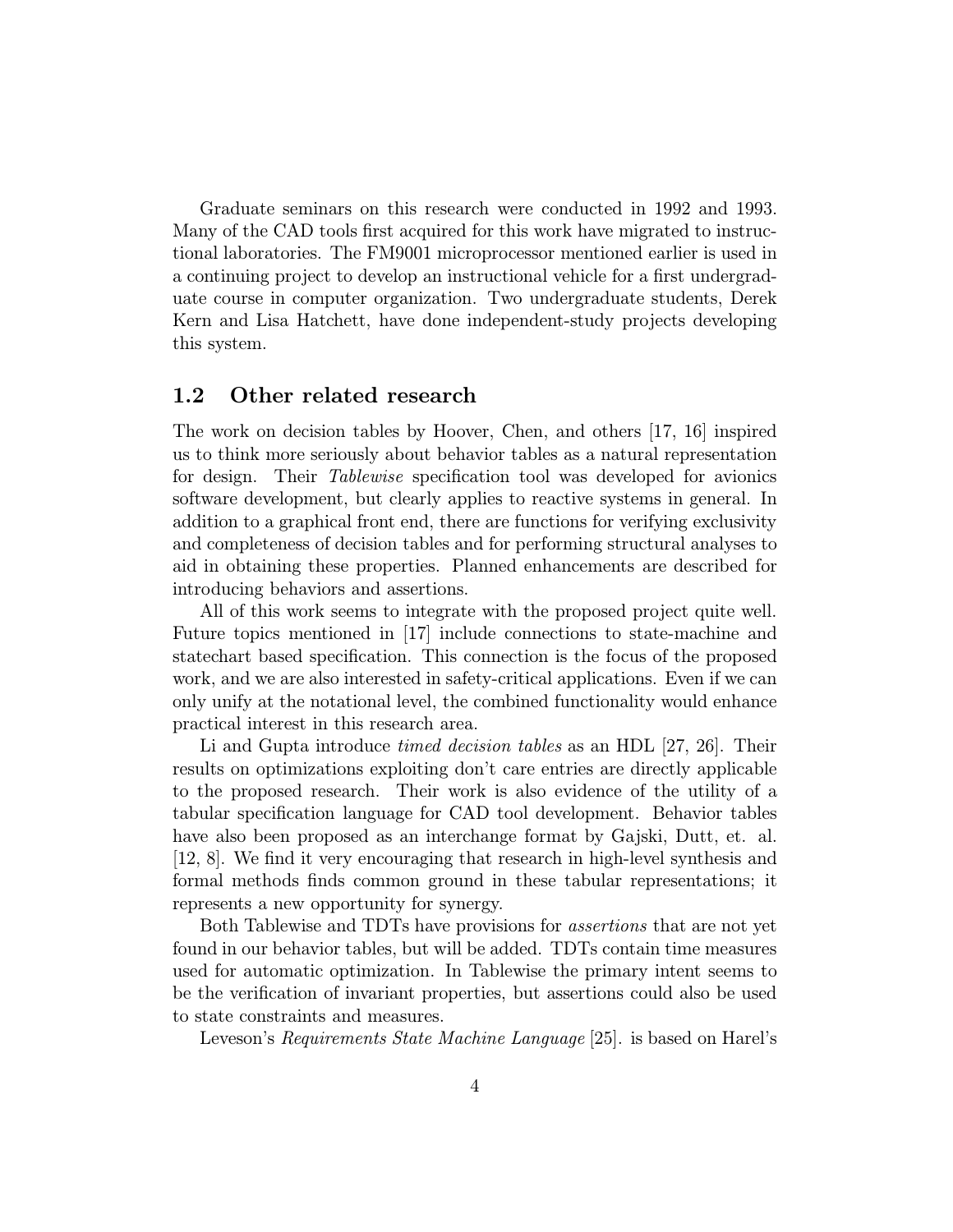state charts [14], but uses decision tables to specify hyper-edges. She echos Hoover's observation that decision tables are readily accepted and used by practicing engineers.

In formal methods research, interest in specialized notation is rising. The LAMBDA system uses a schematic editor to drive a proof assistant [9]. More recently, the FORMAT project employs a timing diagram tool for specification and verification tasks [38, 13]. Hunt's formalization of an HDL semantics in Nqthm [18], was related directly to the DDD algebra by Bose [3, 2]. The proposed project establishes rigorous mathematical semantics for behavior tables, laying the groundwork for a mechanized formalization. We do not plan to construct such a formalization during the proposed period, however.

### 1.3 Syntax of behavior tables

The technicalities presented in this section are not essential to understanding the more intuitive material in Section 1.4. The process semantics developed here is at odds with that of the languages mentioned in Section 1.2, but the differences are reconcilable. The variations are by no means peculiar to tabular notation.

We think of behavior tables as denoting persistent, communicating processes rather than procedures to be invoked. The substance of the difference is that behavior tables cannot themselves be entries in other behavior tables. Instead, they are composed by connecting their  $I/O$  ports.<sup>1</sup> The underlying communication model (globally synchronous, self-timed, etc.) creates still more semantic veriations.

Behavior tables are arrays of terms over an amalgamated abstract type, which gives ground syntax for constants and operations, and equational laws for reasoning about them. Our examples will involve commonly understood types, but a type system is intended to allow conceptual hierarchies, parameterization, and other structuring capabilities. A useful tool must have built-in reasoning for concrete types, but must also have facilities for reasoning about and between user specified type complexes.

The value of a term, t, is written  $\llbracket t \rrbracket \sigma$ , where  $\sigma$  is an assignment or association of variables to values. The notion of term evaluation is the standard one. A generic *don't-care* constant, written as  $\forall$ , denotes an undetermined

<sup>1</sup>Converting invokations to interactions is central to our treatment to decomposition, as illustrated in Section 1.4 and discussed in Section 1.5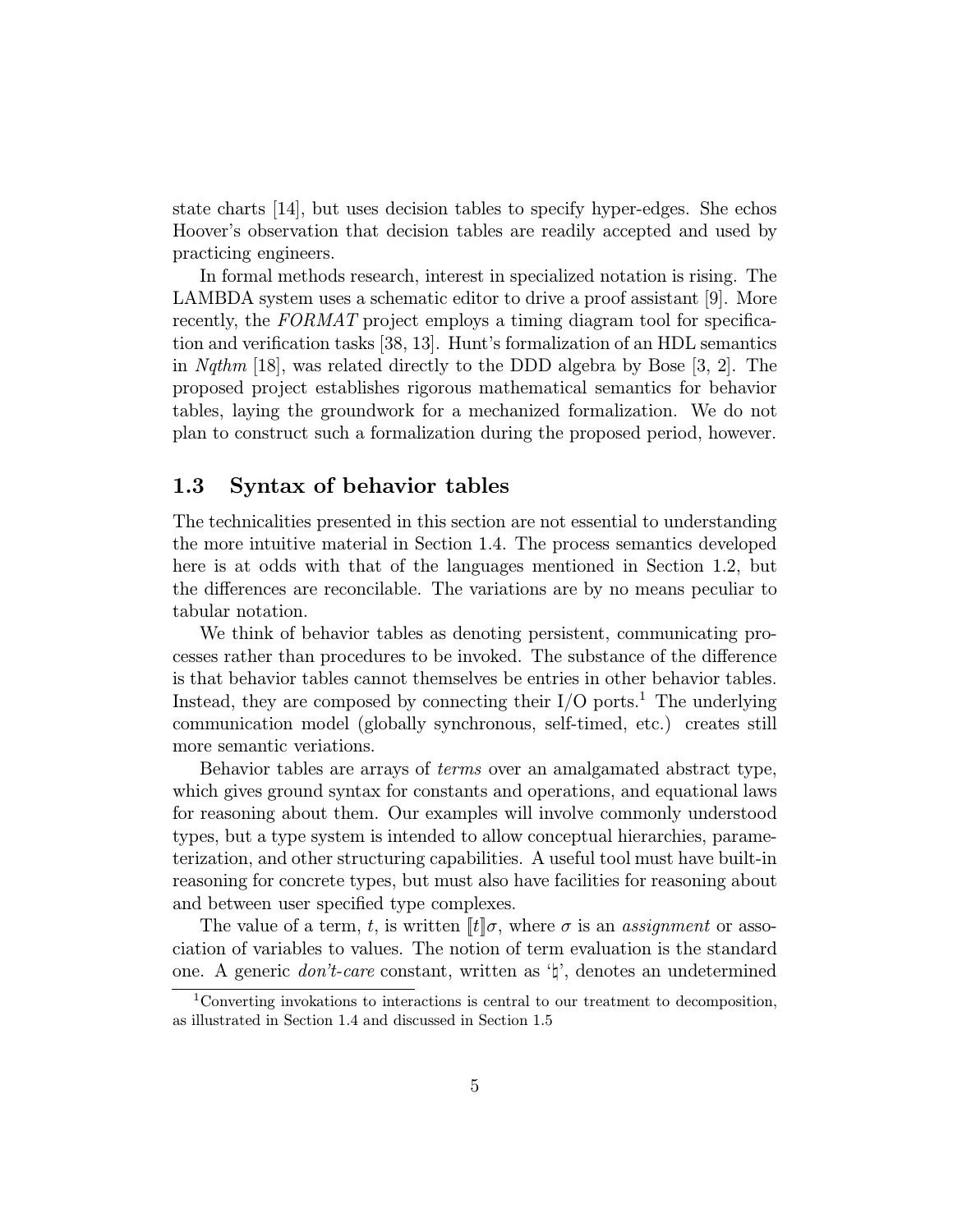value.

A finite extension of propositional logic is assumed—Hoover calls it finite logic [16]. Arbitrary collections of enumerated values, or tokens, can be formed. These finite sets come with a polymorphic selection operation. A behavior table can be thought of as an iterated composition of selection expressions.

Behavior tables are closed expressions whose terms contain variables from three disjoint sets: I (inputs),  $S$  (data state), and  $C$  (combinational signals). Fix these sets for the remainder of this section. We will write  $ISC$  for  $I\cup S\cup C$ and  $SC$  for  $S \cup C$ . We use the term 'register' for an element of S, but this is a euphemism that should be interpreted very abstractly. There is no assmption that these variables denote finite values. Although our example in Section 1.4 may not show it, behavior tables are intended for levels of description much higher than register transfer. The form of a behavior table is

| $Inputs \rightarrow Outputs$ |                                    |  |  |  |  |  |  |
|------------------------------|------------------------------------|--|--|--|--|--|--|
|                              | Conditions   Registers and Signals |  |  |  |  |  |  |
|                              |                                    |  |  |  |  |  |  |
| Guard                        | <i>Computation Step</i>            |  |  |  |  |  |  |
|                              |                                    |  |  |  |  |  |  |

Inputs is a list of input variables and Outputs is a set of terms over ISC; for simplicity, assume  $O \subseteq ISC$ . Conditions is a set P of predicates over ISC, that is, terms ranging over finite types, such as truth values, token sets, etc. A guard is a set of constants indexed by the condition set  $P: g = \{c_p\}_{p \in P}$ . We say g holds for an assignment  $\sigma$  to ISC when, for each  $p \in P$ , either  $c_p = \dagger$  or  $[p]\sigma = c_p$ .

A decision table  $\mathbf{D} = [P, G]$ , consists of a condition set and a list of guards. Following [17], we say a decision table is *functional* when G describes a proper partitioning of the possible assignments to ISC. In other words, the guards are "exclusive and exhaustive." A computation step or action is a set of terms, one for each register and signal:  $a = \{t_v\}_{v \in SC}$ . An action table is an indexed set of actions.

A behavior table for  $I \rightarrow O$  consists of a decision table, **D**, with guards  $G = \{g_1, \ldots, g_n\}$ , and an action table indexed by  $G \mathbf{A} = \{t_{v,k} \mid v \in$ SC and  $g_k \in G$ .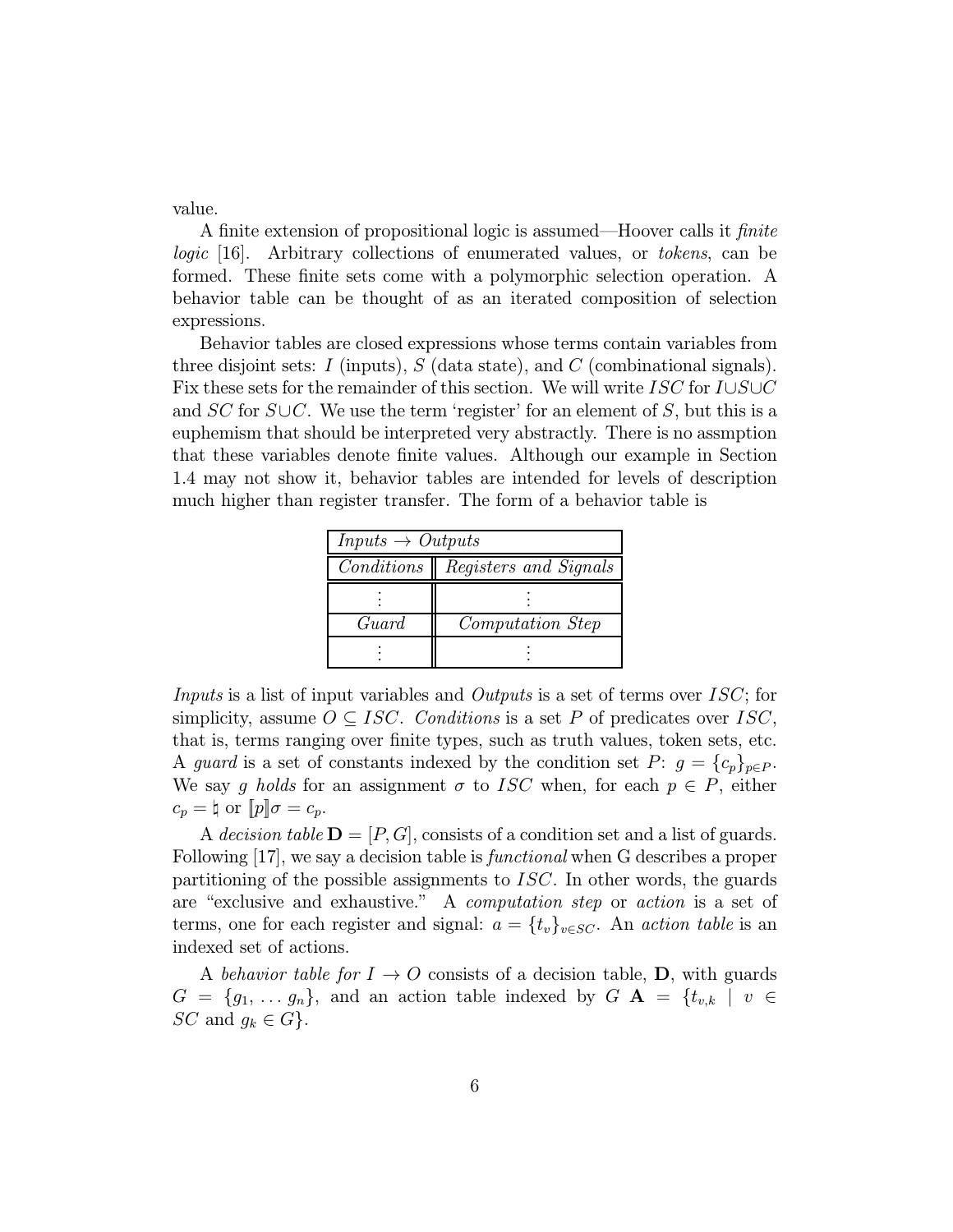**Synchronous-process semantics.** A behavior table  $[D, A]$  for  $O \subseteq ISC$ denotes a relation between input and output streams, a stream being an infinite sequence of values. In our prior work we get a semantics by interpreting a table as a recursive system of stream-defining equations [21]. More directly, suppose we are given a set of initial values for the registers,  ${x_s}_{s \in S}$  and a stream for each input variable in I. Construct a sequence of assignments,  $\langle \sigma_0, \sigma_1 \dots \rangle$  for *ISC* as follows:

- (a)  $\sigma_n(i)$  is given for all  $i \in I$  and all n.
- (b) For each  $s \in S$ ,  $\sigma_0(s) = x_s$ .
- (c)  $\sigma_{n+1}(s) = [t_{s,k}] \sigma_n$  if guard  $g_k$  holds for  $\sigma_n$ .
- (d) For each  $c \in C$ ,  $\sigma_n(c) = [t_{c,j}]\sigma_n$  if guard  $g_k$  holds for  $\sigma_n$ .

The stream associated with each  $o \in O$  is  $\langle \sigma_0(o), \sigma_1(o), \ldots \rangle$ . This semantic relation is well defined if there are no circular dependencies among the combinational actions  $\{t_{c,k} \mid c \in C, g_k \in G\}$ . The relation is deterministic if decision table D is functional.

This semantics is at odds with both TDTs and Tablewise (Section 1.2), but the differences are reconcilable, and are by no means special to tabular notations. We think of behavior tables as denoting persistent, communicating processes rather than procedures to be invoked. The substance of the difference is that, under the semantics just defined, behavior tables cannot themselves be entries in other behavior tables. Instead, they are composed by connecting their I/O ports. However, coercing abstract operations to behavior tables is central to our approach to decomposition, as discussed in Section 1.5

Changing from a synchronous to an asynchronous communication model results in still another semantic variation. In fact, behavior tables will acquire a range of semantics, depending on their applications, just as HDLs and programming languages to. Their structure should help reduce the mathematical bookkeeping that often obscures semantic definitions.

Example of a behavior table. The behavior table shown in Figure 1 describes a process that computes the Fibonacci function. The inputs are control signal go and data input in; the outputs are control signal done\* and the data signal v. The '\*' is a notational convention for distinguishing signals from registers. Three other representations in Figure 1 depict various spects of the design. The labeled transition diagram is keyed to the table's rows; its labels consist of a condition under which the transition is taken, the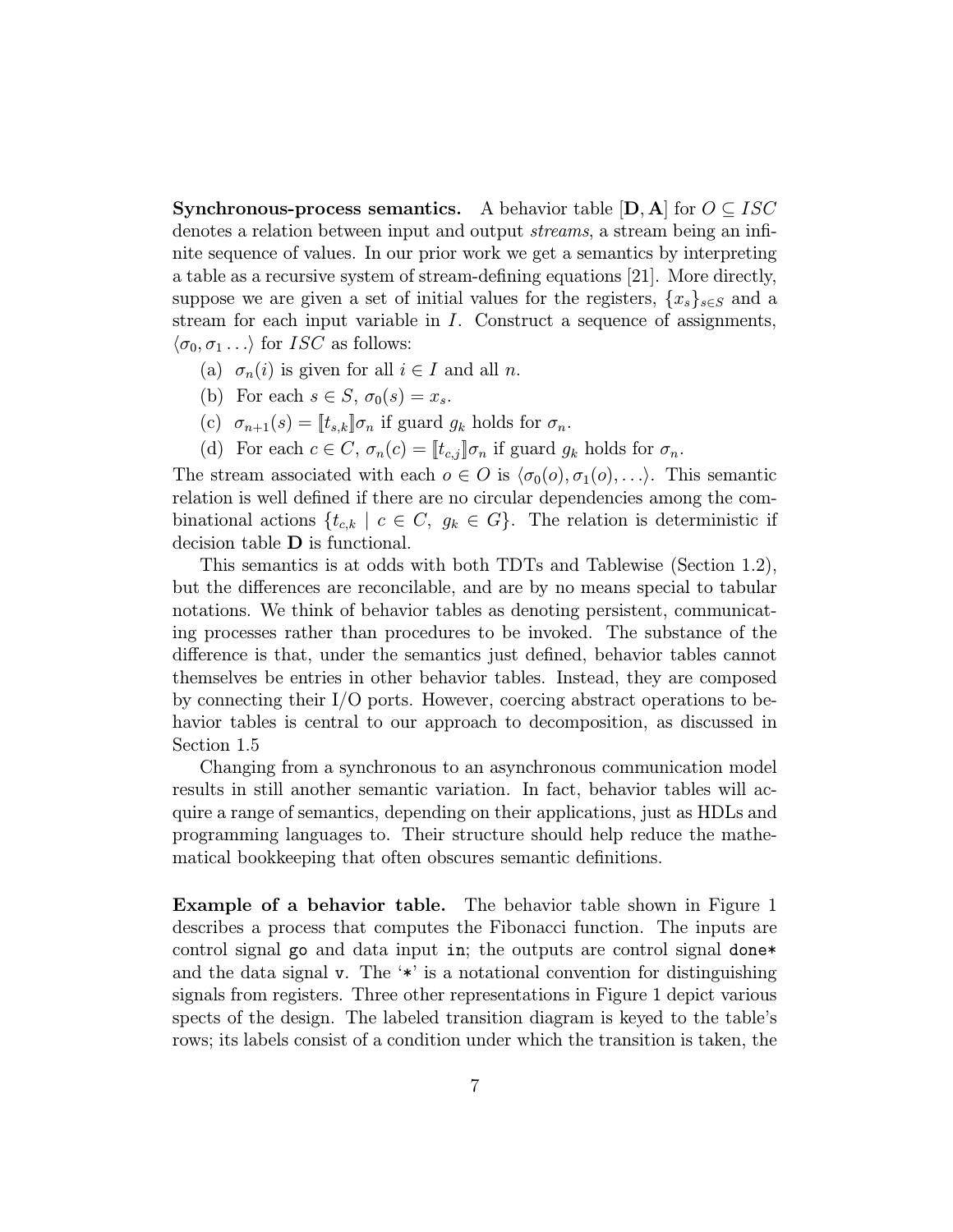

Figure 1: A behavior table and related diagrams

*t0 t1*

assert done\*

outputs associated with the transition, and an update to the data state; the same information as a row of the table. A textual expression of the algorithm describes the computation of  $fib(n)$ . A timing diagram shows the external handshake protocol.

The behavior table in Figure 2 (page 12) describes the garbage collector of a list processing computer [6]. It is more representative of the tables we work with in our case studies. Its level of specification is more abstract, with two of the registers of type memory. An implementation of this table was realized in about 5,000 ACTEL FPGA cells, of which 1,500 4-input mux elements compute the behavior. A behavior table for the same computer's CPU is about twice as big, at a level of description where garbage collection is an abstract operation. A table closer the the register transfer level would be more than ten times larger, but even at that scale the tables are useful and would be much more so with better display automation.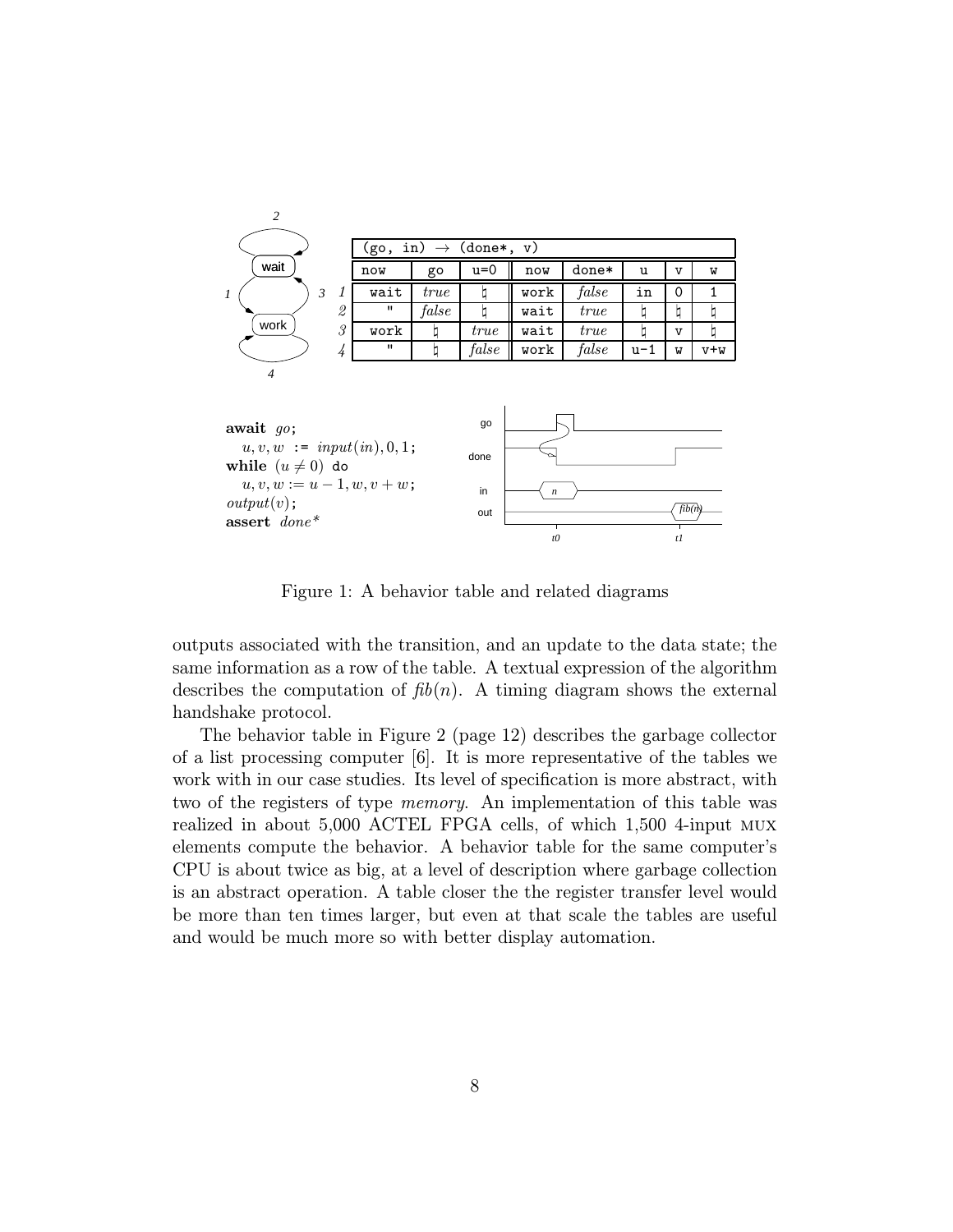#### 1.4 Basic algebra of behavior tables

Let us explore some basic transformations, starting with the table in Figure 1. As in any derivation, the order of presentation is not necessarily the order in which the transformations were conceived. In practice, backtracking is involved as the architectural goals develop and concrete representations are introduced. The final derivation is just a proof of the design.

The now and done\* columns suggest a assignment of concrete values 0 to work and 1 to wait. To reduce clutter, let us also assign 1 to true and 0 to false.

| in) $\rightarrow$ (done*, v)<br>(go, |                                     |  |                |           |     |    |     |  |  |
|--------------------------------------|-------------------------------------|--|----------------|-----------|-----|----|-----|--|--|
| now                                  | done*<br>u=0<br>now<br>go<br>u<br>v |  |                |           |     |    |     |  |  |
|                                      |                                     |  | done*          | $\neg$ go | in  |    |     |  |  |
| $\mathbf{H}$                         |                                     |  | $\mathbf{u}$   | ¬go       |     |    |     |  |  |
| 0                                    |                                     |  | $\mathbf{u}$   | u=0       |     | ٦T |     |  |  |
| $\mathbf{H}$                         |                                     |  | $\blacksquare$ | u=0       | u-1 | W  | v+w |  |  |

With these changes, the first and second rows have become identical up to don't-cares, so we can merge them to obtain

| in) $\rightarrow$ (done*,<br>V)<br>(go, |                                             |  |              |           |     |   |     |  |
|-----------------------------------------|---------------------------------------------|--|--------------|-----------|-----|---|-----|--|
| now                                     | $u=0$<br>done*<br>now<br>go<br>W<br>u<br>٦T |  |              |           |     |   |     |  |
|                                         |                                             |  | done*        | $\neg$ go | in  |   |     |  |
| Ő                                       |                                             |  | $\mathbf{u}$ | u=0       |     |   |     |  |
| $\mathbf{u}$                            |                                             |  | $^{\rm{II}}$ | u=0       | u-1 | W | v+w |  |

The predicate go has become irrelevant will be removed. We note in passing that the last two rows could be merged by replacing the term for v with select( $u=0, v, w$ ). Behavior tables seem especially useful for this kind of interplay between control and computation—all the more so with the provisions for indirection discussed in Section 1.5.

Next is a scheduling transformation on the third row that puts the arithmetic terms  $u-1$  and  $v+w$  into different computation steps. The goal is to assign these operations to a single arithmetic component.

| in $\rightarrow$ done*, v<br>go, |       |                |         |     |   |     |  |  |  |
|----------------------------------|-------|----------------|---------|-----|---|-----|--|--|--|
| now                              | $u=0$ | now            | $done*$ | u   | v | W   |  |  |  |
|                                  |       | $done*$        | ס¤ַי    | in  | O |     |  |  |  |
|                                  |       | $\blacksquare$ | $u=0$   |     | v |     |  |  |  |
|                                  |       | 2              | false   | u-1 | v | W   |  |  |  |
| $\overline{2}$                   |       | done*          | u=0     | u   | W | v+w |  |  |  |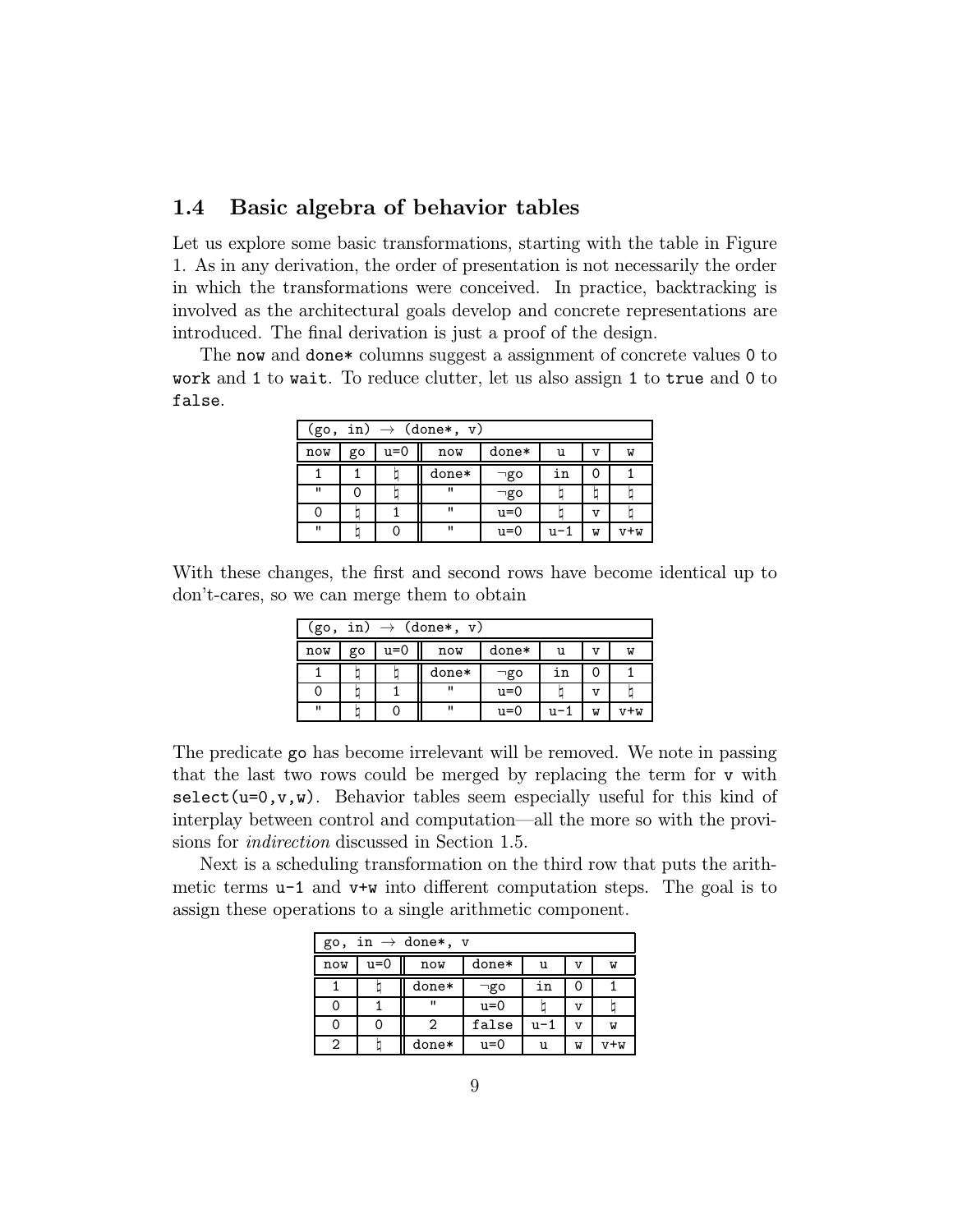The newly created control token, '2', induces a type mismatch with boolean done\* in the now column. This is a problem to be resolved by underlying type inference system. In addition to implicit coercions, this transformation's validity depends both on the fact that the sequence of two steps preserves the original computation and the fact that the surrounding synchronization protocol is preserved. Verifying the latter of these conditions is not automatic, in general, but is reducible to a transformation in cases where the synchronization context is known.

The next table is a simple example of *system factorization*, a decomposition technique that is central to the derivation formalism. As desired, terms u-1 and v+w are allocated to a single combinational arithmetic component, called ALU.

|     | FIB: (go, in, ao) $\rightarrow$ (done*, v, ai1*, ai2*, aop*) |                   |           |     |              |    |      |      |      |  |  |
|-----|--------------------------------------------------------------|-------------------|-----------|-----|--------------|----|------|------|------|--|--|
| now | $u=0$                                                        | now               | $done*$   | u   | $\mathbf{v}$ | W  | aop* | ai1* | ai2* |  |  |
|     |                                                              | done*             | $\neg$ go | in  | 0            |    |      |      |      |  |  |
|     |                                                              | $^{\prime\prime}$ | $u=0$     |     | $\mathbf{v}$ |    |      |      |      |  |  |
|     |                                                              |                   | false     | ao. | $\mathbf{v}$ | W  | sub  | u    |      |  |  |
| 2   |                                                              | $done*$           | $u=0$     | u   | W            | ao | add  | v    | W    |  |  |

|     | ALU: $(aop, ai1, ai2) \rightarrow ao*$ | go         | in           | aiop | aiop |     |
|-----|----------------------------------------|------------|--------------|------|------|-----|
| aop | $a^*$                                  | <b>FIB</b> |              | ai1  | ai1  | ALU |
| add | ai1+ai2                                |            |              | ai2  | ai2  |     |
| sub | ai1-ai2                                | done*      | $\mathsf{v}$ | ao   | ao   |     |
|     |                                        |            |              |      |      |     |

A system factorization encapsulates a set of subject terms in a new table and generates residual interface signals [19]. Here, the interface signal aop generates instruction tokens, sub and add, telling ALU which operation to perform. The table manipulation tool keeps track of the connectivity.

To finish the example, we make some assignments to the don't-care entries whose ultimate effect is to isolate control. As a second example of system factorization, we decompose into a control process generating an encoded command signal, cmd, to the data path DP: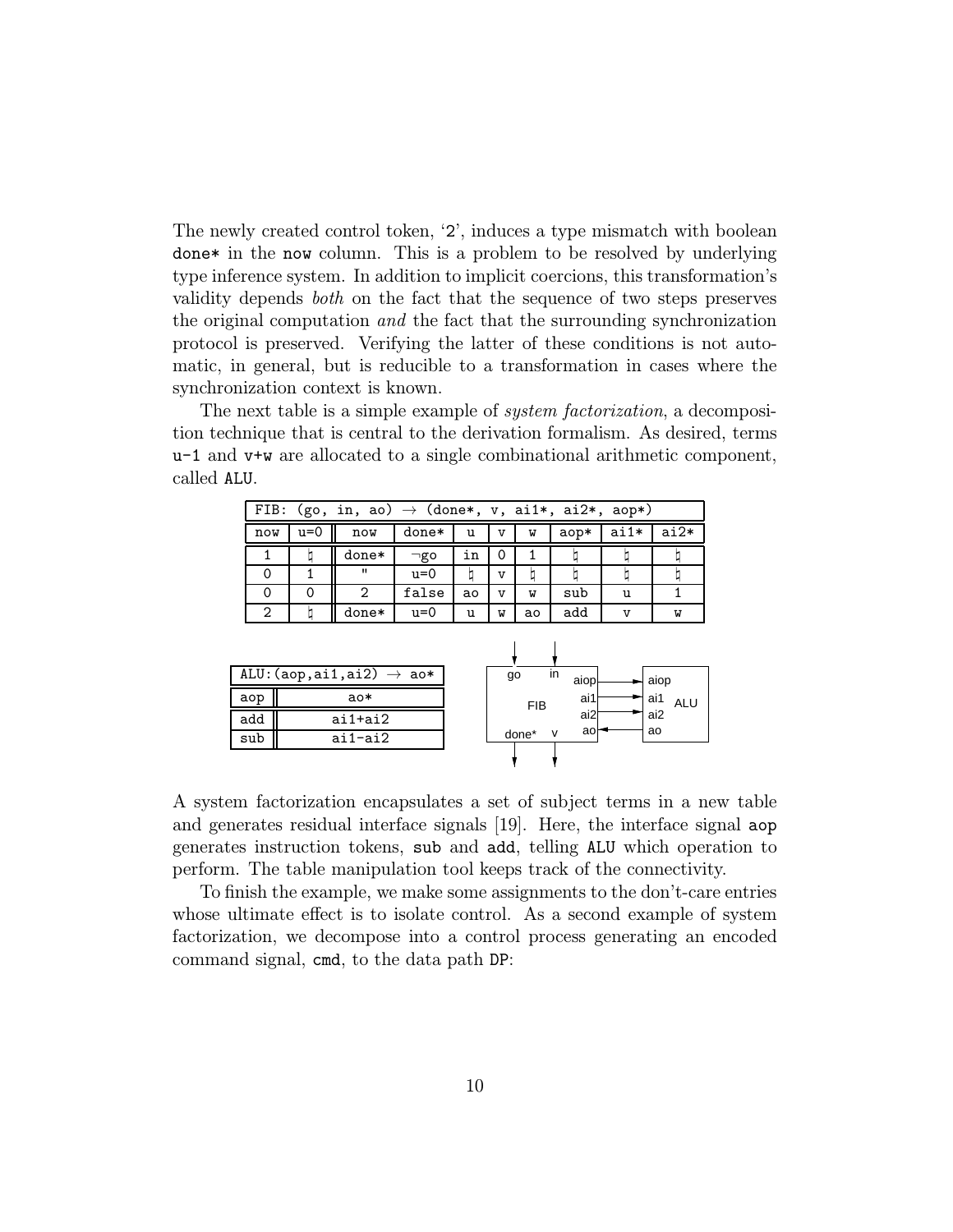|     | CTL: $(go, u) \rightarrow (done*, cmd*, aop*)$ |                |           |        |      |  |  |  |  |  |
|-----|------------------------------------------------|----------------|-----------|--------|------|--|--|--|--|--|
| now | u=0                                            | now            | $done*$   | $cmd*$ | aop* |  |  |  |  |  |
|     |                                                | $done*$        | $\neg$ go |        |      |  |  |  |  |  |
| ი   |                                                | $\blacksquare$ | $u=0$     |        | sub  |  |  |  |  |  |
| Ω   | ი                                              |                | false     |        | sub  |  |  |  |  |  |
| 2   |                                                | done*          | "         |        | add  |  |  |  |  |  |

| DP: (cmd, in, ao)<br>$\rightarrow$ (u, v, ai1*, ai2*) |                                                |              |    |  |  |  |  |  |  |
|-------------------------------------------------------|------------------------------------------------|--------------|----|--|--|--|--|--|--|
| cmd                                                   | $a$ i $1*$<br>$ai2*$<br>u<br>W<br>$\mathbf{v}$ |              |    |  |  |  |  |  |  |
|                                                       | in                                             | $\left($     |    |  |  |  |  |  |  |
|                                                       | ao                                             | W<br>W<br>٦T |    |  |  |  |  |  |  |
| 2                                                     | u                                              | W            | ao |  |  |  |  |  |  |

| ALU: $(aop, ai1, ai2) \rightarrow ao*$ |         |  |  |  |  |  |
|----------------------------------------|---------|--|--|--|--|--|
| aop                                    | ao∗     |  |  |  |  |  |
| add                                    | ai1+ai2 |  |  |  |  |  |
| sub                                    | ai1-ai2 |  |  |  |  |  |



Discussion of the example. The preceeding example was carried out by hand, but all the transformations involved have already been mechanized in the DDD transformation system. Currently, DDD manipulates recursive systems of stream equations. The advantage of this approach has been that the DDD forms are directly executable expressions in a general purpose modeling language (Scheme, with extensions for streams). Thus, DDD system is using a "shallow" semantic embedding, for which the tables are simply a visual representation [22, 2, 37].

One problem with this approach is that as the visual representation becomes sophisticated, its relation to the underlying semantic expressions becomes correspondingly more difficult to sustain. It is a problem for the user, who is interacting with the syntax, as well as for the tool implementor, who is striving to support the user's interpretation. A more direct internal representation of behavior tables within DDD would be simpler and better.

In practice, system factorization is a goal-directed activity. Consider a pipelined ALU that takes operands sequentially.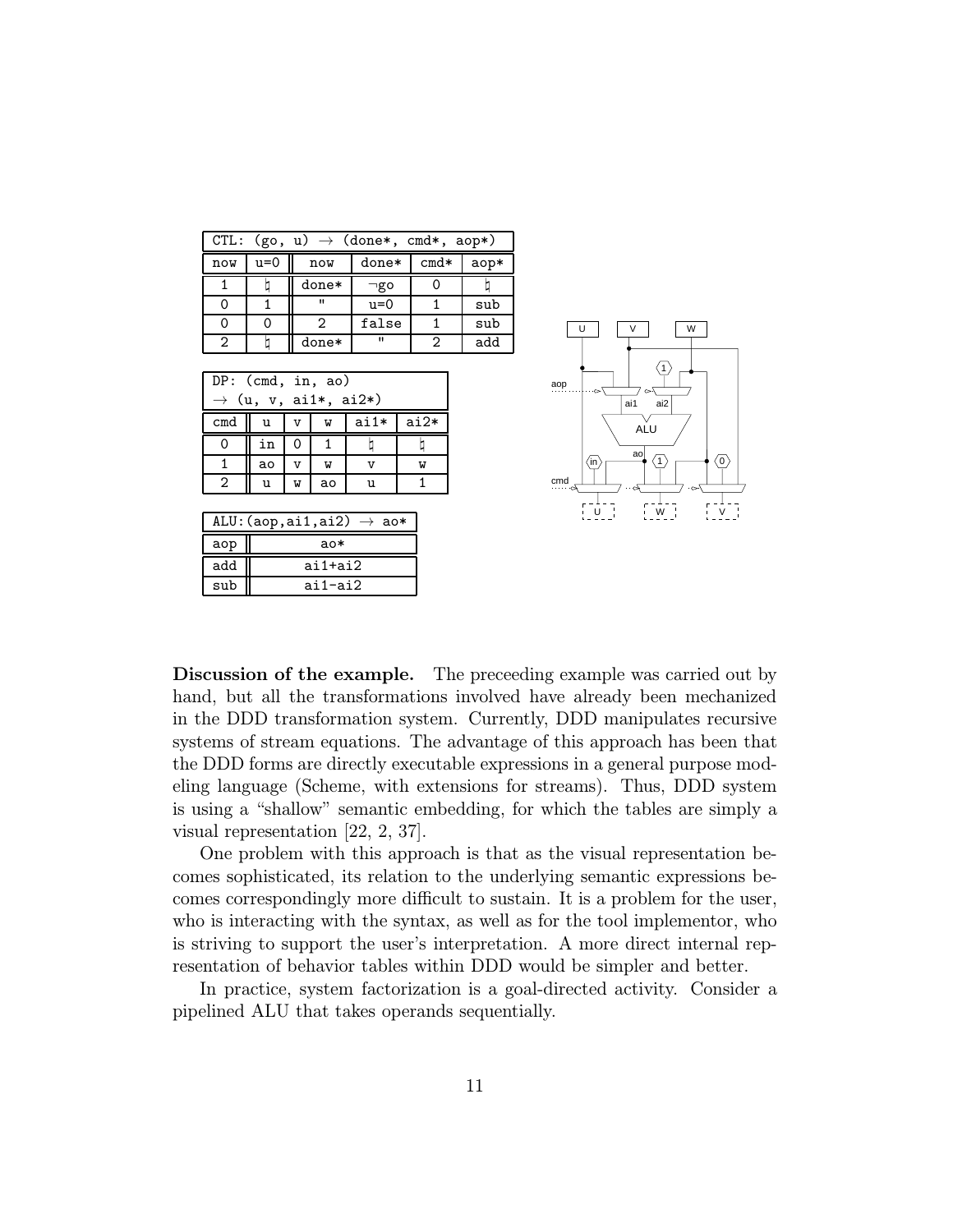|                            | <b>NOW</b>              | RQ             | $\mathbf{a}$<br>$\overline{D}$<br>$\mathsf{L}$ | $\Xi$<br>(pointer? | E<br>(bvec-h? | forward<br>$\widehat{d}$<br>$rac{6}{2}$ bə) | $\Xi$<br>(tag | $\widehat{\circ}$<br>$\circ$<br>$\overline{\mathsf{L}}$ | $\widehat{H}$<br>$\circ$<br>J | <b>NOW</b> | OLD: mem                             | NEW: mem                  | H: cont                                                  | D: cont        | C:addr                                      | U: cont                                                          | A:addr         | AK             |
|----------------------------|-------------------------|----------------|------------------------------------------------|--------------------|---------------|---------------------------------------------|---------------|---------------------------------------------------------|-------------------------------|------------|--------------------------------------|---------------------------|----------------------------------------------------------|----------------|---------------------------------------------|------------------------------------------------------------------|----------------|----------------|
| 1                          | idle                    | $\overline{1}$ | b                                              | h                  | h             | h                                           | h             | h                                                       | h                             | driver     | 0LD                                  | <b>NEW</b>                | H                                                        | D              | C                                           | $(rd$ OLD $H)$                                                   | $\Omega$       | $\mathsf{O}$   |
| $\ensuremath{\mathcal{Q}}$ | $\overline{\mathbf{u}}$ | $\overline{0}$ | b                                              | h                  | ᠮ             | h                                           | h             | $\mathfrak{h}^-$                                        | h                             | idle       | 0LD                                  | <b>NEW</b>                | Н                                                        | b              | b                                           | b                                                                | b              | $\overline{1}$ |
| $\boldsymbol{\mathcal{S}}$ | driver                  | h              | $\mathbf{1}$                                   | h                  | h             | h                                           | h             | h                                                       | h                             | idle       | <b>NEW</b>                           | 0LD                       | $\Omega$                                                 | D.             | C                                           | U                                                                | A              | $\overline{1}$ |
| $\overline{4}$             | $\mathbf{u}$            | h              | $\mathsf{O}$                                   | h                  | h             | h                                           | h             | h                                                       | b                             | nextobj    | 0LD                                  | <b>NEW</b>                | (rd NEW U)                                               | D              | $\overline{c}$                              | $\overline{U}$                                                   | A              | $\overline{0}$ |
| 5                          | nextobi                 | h              |                                                | $\mathbf{1}$       | h             | h                                           | $\natural$    | h                                                       | b                             | objtype    | OLD                                  | (wt NEW U<br>(cell H A))  | Н                                                        | $(rd$ OLD $H)$ | $\mathtt{C}$                                | U                                                                | A              | $\mathsf{O}$   |
| 6                          | $\mathbf{u}$            | h              | b                                              | $\mathbf 0$        | $\mathbf 1$   | h                                           | h             | h                                                       | b                             | driver     | <b>OLD</b>                           | <b>NEW</b>                | Н                                                        | $(rd$ OLD $H)$ | С                                           | (+ U<br>(btow-u<br>$(pr-pt H))$<br>(cin 1)                       | A              | $\circ$        |
| $\gamma$                   | $\mathbf{u}$            | $\frac{1}{2}$  |                                                | $\mathbf 0$        | $\mathbf 0$   | h                                           | $\natural$    | h                                                       | b                             | driver     | <b>OLD</b>                           | <b>NEW</b>                | H                                                        | $(rd$ OLD $H)$ | $\mathsf{C}$                                | $(+ 0$ (const<br>$0)$ (cin 1))                                   | A              | $\mathsf{O}$   |
| 8                          | objtype                 | b              |                                                | h                  | h             | $\mathbf{1}$                                | $\natural$    | h                                                       | b                             | driver     | OLD                                  | (wt NEW U<br>(cell H d))  | Н                                                        | D              | C                                           | $\overline{(+ \ \overline{U} \ \text{(const}})$<br>$0)$ (cin 1)) | A              | $\mathsf{O}$   |
| 9                          | $\mathbf{u}$            | h              |                                                | h                  | h             | $\mathsf{o}$                                | fixed         | h                                                       | h                             | copy       | $(wt)$ OLD<br>H (cell<br>forward A)) | <b>NEW</b>                | (cell H<br>(add1-ptr<br>$(pr-pt H)))$                    | D              | $(\texttt{add1-2})$<br>(fixed-size<br>$H$ ) | U                                                                | A              | $\circ$        |
| 10                         | $\mathbf{u}$            | h              |                                                | h                  | h             | $\mathsf{o}$                                | vec           | h                                                       | h                             | vec        | (wt OLD<br>H (cell<br>forward A))    | <b>NEW</b>                | $\overline{\text{cell}}$ H<br>(add1-ptr<br>$(pr-pt H)))$ | D              | (btow-c<br>$(pr-pt d))$                     | U                                                                | A              | $\circ$        |
| 11                         | $\mathbf{u}$            | $\natural$     |                                                | h                  | h             | $\mathsf{o}$                                | bvec          | h                                                       | h                             | vec        | $(wt$ OLD<br>H (cell<br>forward A))  | NEW                       | (cell H<br>(add1-ptr<br>$(pr-pt H)))$                    | D              | $(btow-c$<br>$(pr-pt d))$                   | $\mathbf U$                                                      | A              | $\circ$        |
| 12                         | vec                     | $\natural$     |                                                | h                  | h             | h                                           | h             | $\mathbf{1}$                                            | b                             | driver     | OLD                                  | (wt NEW A<br>d)           | $\overline{\text{cell}}$ H<br>(add1-ptr<br>$(pr-pt H)))$ | D              | C                                           | $(+ U (const$<br>$0)$ (cin 1))                                   | $(add1-a \ A)$ | $\mathsf{O}$   |
| 13                         | $\mathbf{H}$            | $\natural$     | h                                              | h                  | h             | $\natural$                                  | $\natural$    | 1                                                       | h                             | copy       | <b>OLD</b>                           | (wt NEW A<br>d)           | (cell H<br>$(add1-ptr)$<br>$(pr-pt H)))$                 | $(rd$ OLD $H)$ | C                                           | U                                                                | $(add1-a \ A)$ | $\overline{O}$ |
| 14                         | copy                    | $\natural$     | b                                              | þ                  | $\natural$    | h                                           | $\natural$    | h                                                       | $1\,$                         | driver     | OLD                                  | (wt NEW A<br>$\mathbf{d}$ | $\,$ H                                                   | D              | $\mathtt{C}$                                | (+ U (const<br>$0)$ (cin 1))                                     | $(add1-a \ A)$ | $\mathsf{O}$   |
| 15                         | $\mathbf{u}$            | $\natural$     | h                                              | h,                 | h             | h                                           | $\natural$    | h                                                       | 0                             | copy       | OLD                                  | (wt NEW A<br>d)           | (cell H<br>$(add1-ptr)$<br>$(pr-pt H)))$                 | $(rd$ OLD $H)$ | (sub1 C)                                    | U                                                                | $(add1-a \ A)$ | $\circ$        |
|                            |                         |                |                                                |                    |               |                                             |               |                                                         |                               |            |                                      |                           |                                                          |                |                                             |                                                                  |                |                |

Figure 2. Behavior Table for <sup>a</sup> Garbage Collector

12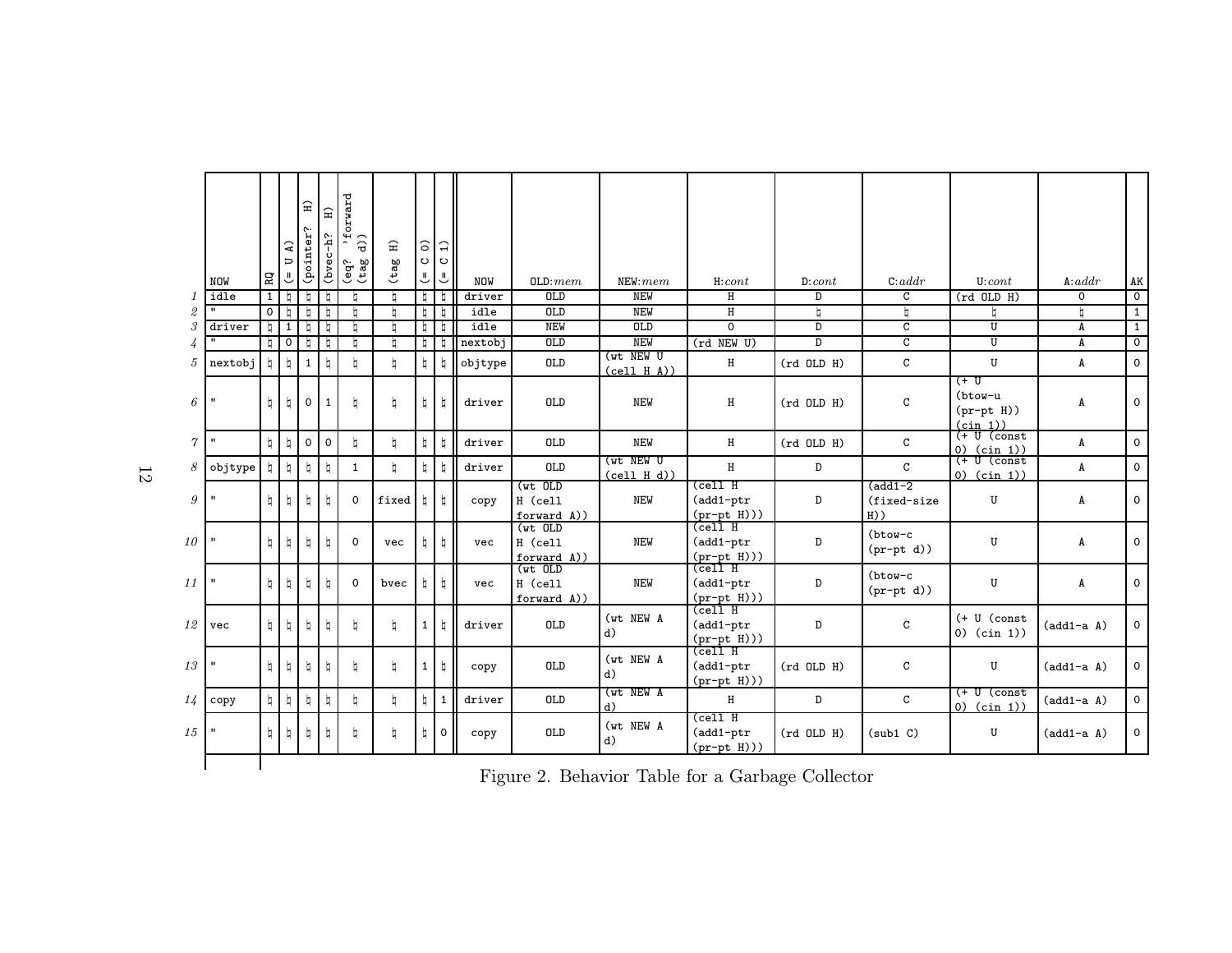| ALU: $(op,in) \rightarrow (phase, out*)$ |                              |  |    |             |  |  |  |  |  |  |
|------------------------------------------|------------------------------|--|----|-------------|--|--|--|--|--|--|
| phase                                    | phase   hold<br>$out*$<br>op |  |    |             |  |  |  |  |  |  |
|                                          |                              |  | in |             |  |  |  |  |  |  |
| 2                                        | add                          |  | in | $hold + in$ |  |  |  |  |  |  |
|                                          | sub                          |  | in | $hold - in$ |  |  |  |  |  |  |

A still more general notion of factorization is needed to instantiate this sequential behavior in FIB. This topic is discussed further in the next section.

Generally, we are interested in levels of design at which human interaction is used. In numerous case studies, we have found behavior tables to be a valuable aid in forming tactical design goals and managing the abstractions of higher levels of specification. However, we do not promote them as the sole visual representation needed in interactive design. We used several graphic representations of control, architecture, and interface in presenting of our example. Behavior tables are a fusion of control and structural aspects, not ideal for describing either, but highly useful in when the designer must address both.

## 1.5 Research topics and project goals

The design derivation tools we have already developed are cost-effective in cases requiring a high assurance of correctness. Our goal is to expand the range of applicability by creating better reasoning tools, and in particular, a better user interface . This project achieves that goal by supporting a more concise notation and developing more robust transformations.

Even if formal reasoning is not involved, behavior tables are highly effective for describing reactive processes. While we do have specific research objectives in formal methods, this project is designed to contribute to more widespread adoption of tabular notation in hardware design, embedded design, codesign, and even software.

A behavior-table widget. We will implement a prototype graphical object for manipulating behavior tables. Display software is needed to organize the text arrays; perform windowing, abbreviation, and navigation; animate analysis; and generate diagrams. We hope to conduct this work cooperatively, incorporating ideas and software from existing systems like Tablewise,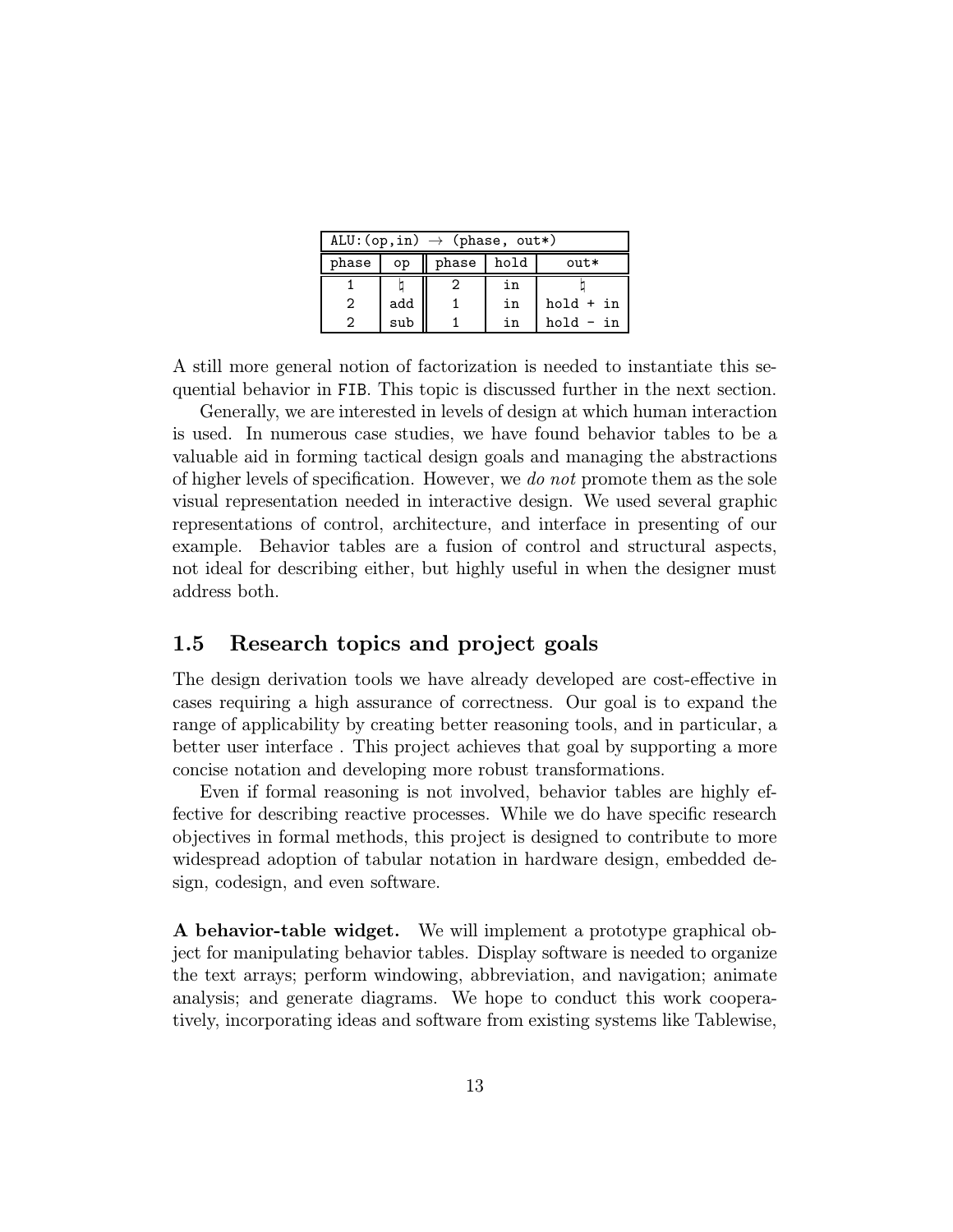DTDs, and RSML [Section 1.2]. In return, we will develop display objects with more general capabilities than our local needs require.

The first year of the proposed period will be exploratory. In preliminary investigations we have looked at *Motif*,  $Tk/Tcl$ , *Emacs*, *Latex* and various Scheme based libraries (UT's *MrEd, Stk*, and, IU's *SDL*). We have found neither a consensus on graphics infrastructure, nor much satisfaction with what is presently available. Many people are pinning their hopes on Java as a possible common ground, and we intend to look at this prospect very seriously.

By the end of the first year we will have established core requirements and chosen a software infrastructure for implementing a behavior table display tool. In the second year we will finish a prototype suitable for published demonstrations of the ideas and ready for integration with other reasoning and design tools.

Design derivation with behavior tables. DDD will be re-implemented to operate directly on symbolic tabular representations. We will be able to display formal derivations with behavior tables by the half-way point in the project, and will go on to develop facilities to interact with DDD through the graphical front end.

System design decomposition. System factorization in conjunction with data abstraction is the basis of decomposition in our formalization. The notion is more general than the examples show, having evolved over several years of research [31, 33, 39, 45, 32, 44, 34, 19].

The ALU factorization in Section 1.4 is trivial factorization because it doesn't involve state. The CTL factorization did involve state but was still trivial because the time granularity was fixed. Another step in complexity was suggested by the pipelined ALU, shown in the discussion.

The behavior table on page 12 has registers OLD and NEW of type *memory*. A simple factorization would decompose it into tables representing the data path and two synchronous memory components [19].

However, suppose we intend to implement the memory abstraction with a conventional DRAM, and so introduce sequential read, write, and refresh protocols. The coordination may be subsumed in the timing discipline (e.g. mutually interacting clocks, or self timed communication), involve a physical interface (e.g. multiplexing the address and data signals), or be explicitly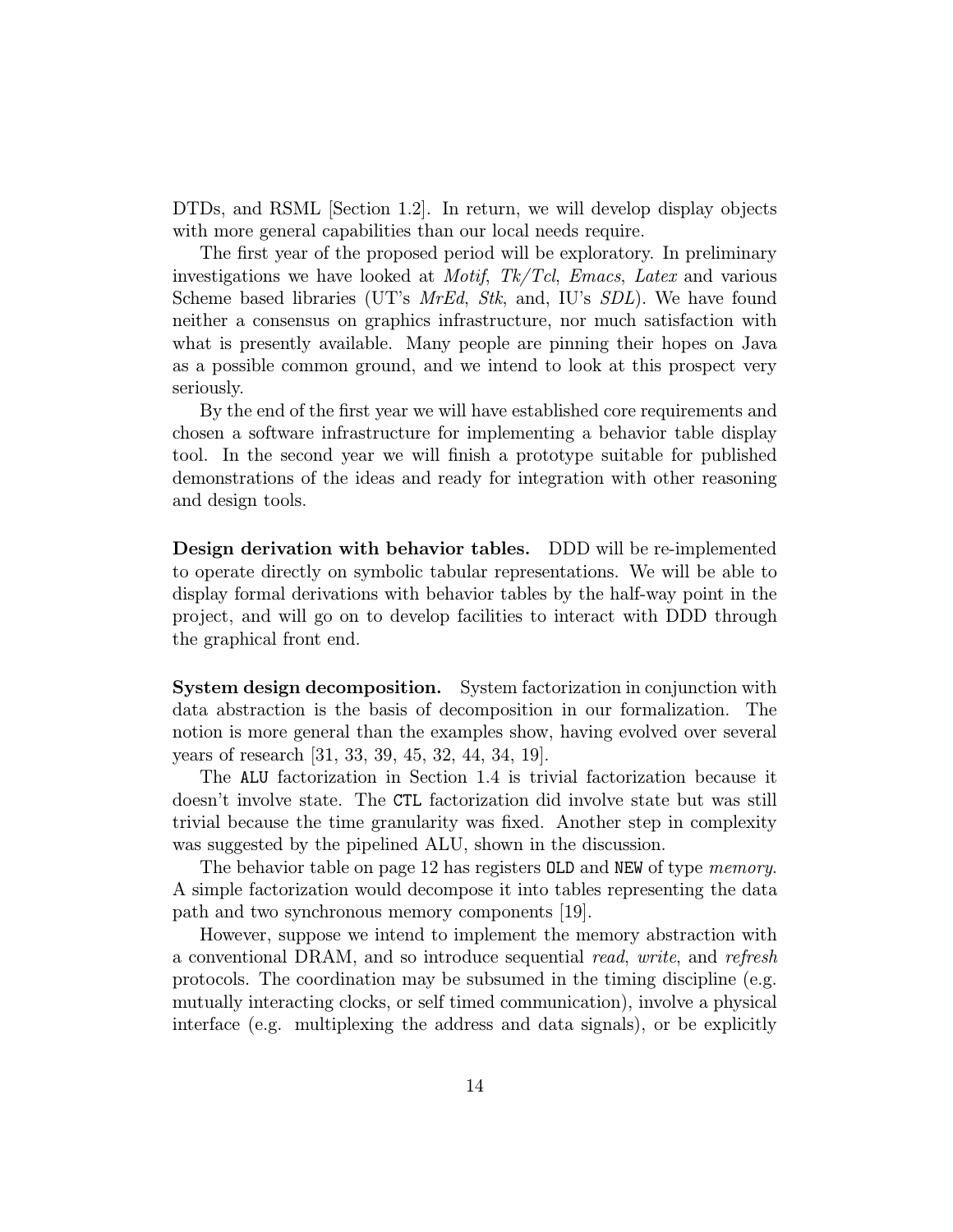instantiated in the collector's behavior. A general notion of factorization accommodating these choices, developed [33, 32], was done with behavior tables in mind, and will be implemented during this project.

Indirection We have added syntax for *bounded indirection* which often significantly reduces the size of behavior tables [35]. We believe this notation to be novel for hardware description languages. If  $r$  is a signal or register, then  $\#r$  denotes a token referring to r. If register s contains such a token, then  $\mathfrak{G}s$  denotes the entity to which s refers; that is,

 $\mathbb{Q}_S \equiv \text{case } s \text{ of } \dots \# r : r \dots$ 

In [40] we show how a behavior table describing a bus reduces to one line when indirection is used to specify sources and destinations. In [39] we explore control indirection. These features will be incorporated in both the graphic table object and the underlying transformation system.

Abstraction. Providing a type system to support behavior table manipulation is an important subproject. Unfortunately, we have yet to find everything we need in a single existing type system. In addition to finite logic, we want provisions for first-order inference with transparent coercions, a logical notion of implementation support factorization, and an embedded theory of streams. We have investigated some of these issues using PVS [28], but integrating the graphics with this theorem prover would be too difficult. A more likely path is to refine a locally developed type inference system for Scheme [15].

In summary, this project will result in two disseminable software artifacts. The first is an autonomous graphic front end for manipulating behavior tables, with provisions for animating analysis and synthesis algorithms obtained from contemporary work.

Second, a descendent of the DDD transformation system will be integrated with the GUI, and its type system enhanced to better support system factorization.

As we have always done in the past, we will integrate these products with CAD tools so that the realistic examples of the approch can be demonstrated and meaningful case studies can be conducted.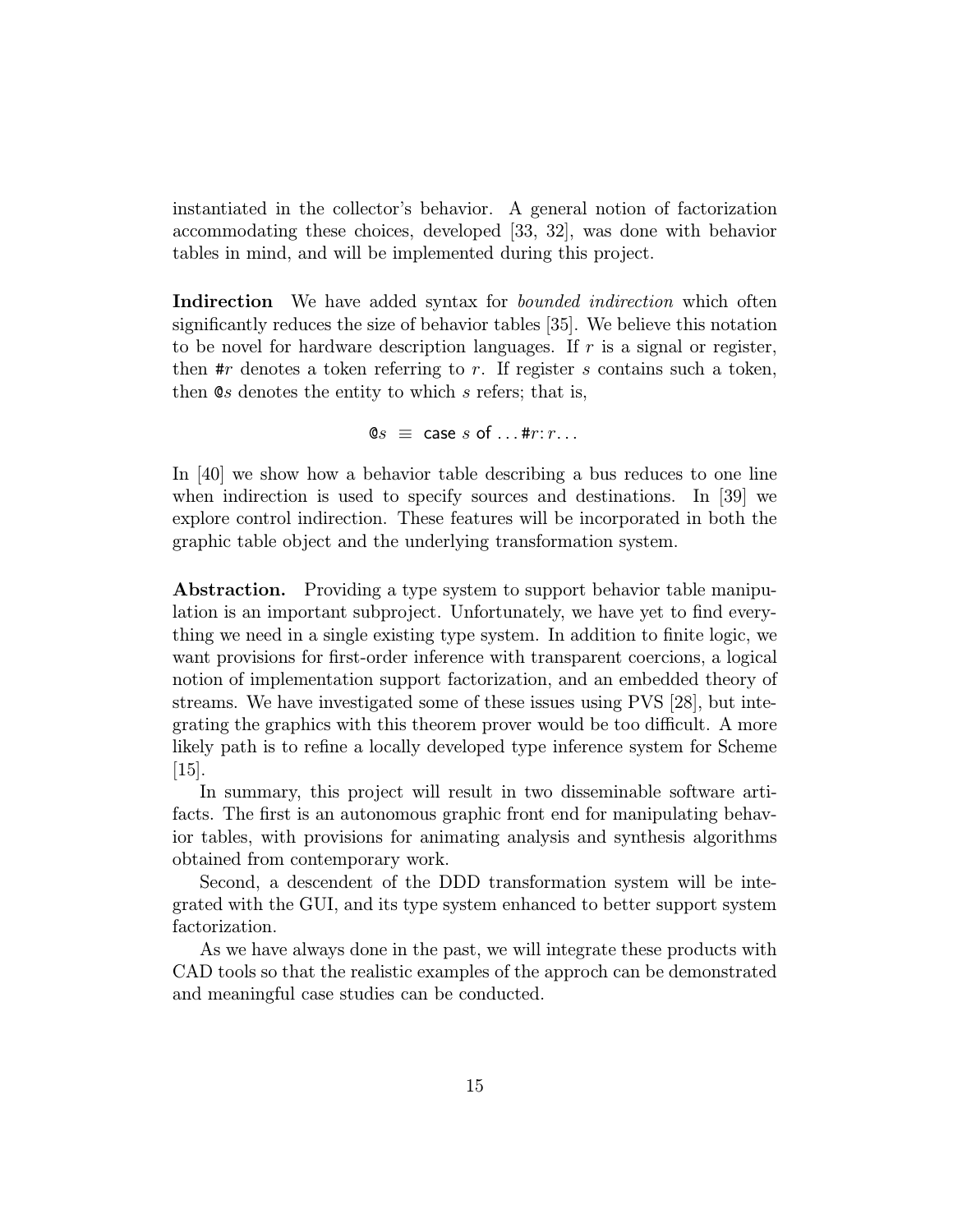# D References cited

- [1] Bhaskar Bose. DDD a transformation system for digital design derivation. Technical Report 331, Indiana University, Computer Science Department, May 1991.
- [2] Bhaskar Bose. DDD-FM9001: Derivation of a Verified Microprocessor. PhD thesis, Computer Science Department, Indiana University, USA, 1994. Technical Report No. 456, 155 pages.
- [3] Bhaskar Bose and Steven D. Johnson. DDD-FM9001: Derivation of a verified microprocessor. In G. Milne and L. Pierre, editors, Proceedings of IFIP Conference on Correct Hardware Design and Verification Methods, volume 683 of LNCS, pages 191–202. Springer, 1993.
- [4] Bhaskar Bose, Steven D. Johnson, and Shyam Pullela. Integrating boolean verification with formal derivation. In D. Agnew, L. Claesen, and R. Camposano, editors, Proceedings of IFIP Conference on Hardware Description Languages and their Applications, pages 127–134. Elsevier, April 1993.
- [5] Bhaskar Bose, M. Esen Tuna, and Steven D. Johnson. System factorization in codesign: A case study of the use of formal gechniques to achieve hardwaresoftware decomposition. In Proceedings of the International Conference on Computer Design, pages 458–461. IEEE, October 1993.
- [6] Robert G. Burger. The scheme machine. Technical Report 413, Indiana University, Computer Science Department, August 1994. 59 pages.
- [7] Derivation Systems, Inc., Carlsbad, California. DRS: Derivational Reasoning System, 1.2.1 edition, December 1995. Contact drs@derivation.com.
- [8] Nikil D. Dutt and Daniel D. Gajski. Exel: A language for interactive behavioral synthesis. In John A. Darringer and Franz J. Rammig, editors, Computer Hardware Description Languages and their Applications, pages 3–18, 1989.
- [9] Simon Finn, Michael P. Fourman, Micheal Francis, and Robert Harris. Formal system design: interactive synthesis based on computer-assisted formal reasoning. In Claesen, editor, Formal VLSI Specification and Synthesis: VLSI Design Methodds–I. North-Holland, 1989.
- [10] Kathryn Fisler. A Unified Approach to Hardware Verification Through a Heterogenious Logic of Design Diagrams. PhD thesis, Computer Science Department, Indiana University, USA, 1996.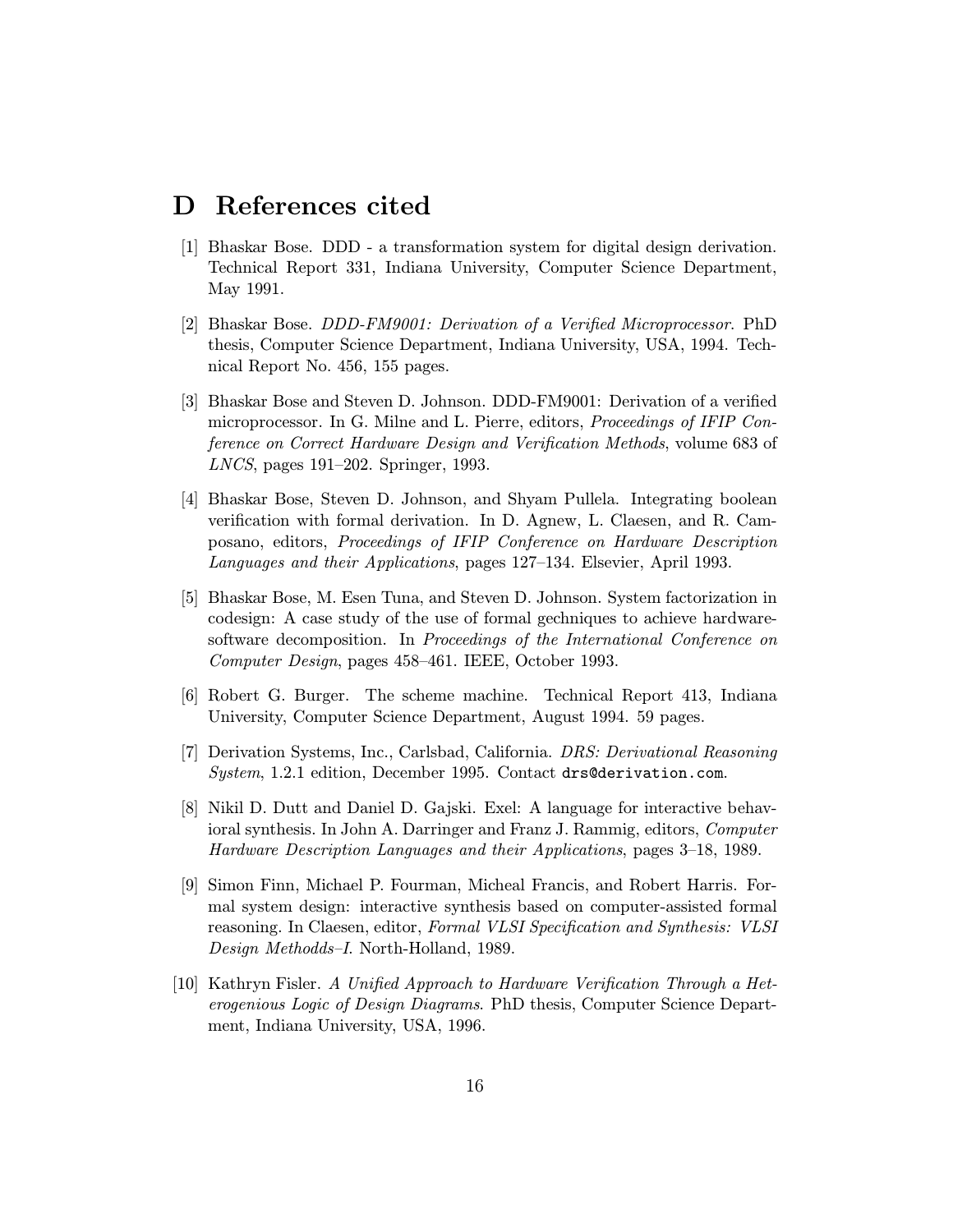- [11] Kathryn Fisler and Steven D. Johnson. Integrating design and verification envrionments through a logic supprting hardware diagrams. In ACV'95, pages 669–674, 1995. Proceedings of the ASP-DAC'95, CHDL'95, VLSI'95 International Conference, Chiba, Japan; IEEE Cat. No. 95TH8102.
- [12] D. Gajski, N. Dutt, A. Wu, and S. Lin. High-level Synthesis: Introduction to Chip and System Design. Kluwer Academic Publishers, 1992.
- [13] Werner Grass, Cristian Grobe, Sefan Lenk, Wolf-Dieter Tiedemann, Carlos Delgado Kloos, Andrés Marín, and Tomaás Robles. Transformation of timing diagram specifications into VHDL code. In ACV'95, pages 643–650, 1995. Proceedings of the ASP-DAC'95, CHDL'95, VLSI'95 International Conference, Chiba, Japan; IEEE Cat. No. 95TH8102.
- [14] D. Harel. Statecharts: a visual formalism for complex systems. The Science of Computer Programming, 8:231–274, 1987.
- [15] Christopher T. Haynes. Infer: A statically-typed dialect of Scheme. Technical Report 367, Indiana University Computer Science Department, March 1993.
- [16] D. N. Hoover and Zewei Chen. Tbell: A mathematical tool for analyzing decision tables. Contractor Report 195027, National Aeronautics and Space Administration, Hampton VA 23681-0001, November 1994. Authors' affiliation: Odyssey Research Associates, Inc., Ithaca NY.
- [17] D. N. Hoover, David Guaspari, and Polar Humenn. Applications of formal methods to specification and safety of avionics software. Contractor Report 4723, National Aeronautics and Space Administration Langley Research Center (NASA/LRC), Hampton VA 23681-0001, November 1994. Authors affiliation: Odyssey Research Associates, Inc., Ithaca NY. Printed copies available from NASA Center for AeroSpace Information, 800 Elkridge Landing Road, Linthicum Heights MD 21090-2934.
- [18] Warren A Hunt Jr. and Bishop C. Brock. The DUAL-EVAL hardware description language and its use in the formal specification and verification of the FM9001 microprocessor. Formal Methods in System Design, 1997. To appear. Invited presentation at ACV'95, Chiba, Japan. Contact hunt@cli.com for a draft copy.
- [19] Steven D. Johnson. Manipulating logical organization with system factorizations. In Leeser and Brown, editors, Hardware Specification, Verification and Synthesis: Mathematical Aspects, volume 408 of LNCS, pages 260–281. Springer, 1989. Proceedings of Mathematical Sciences Institute Workshop, Cornell University, 1989.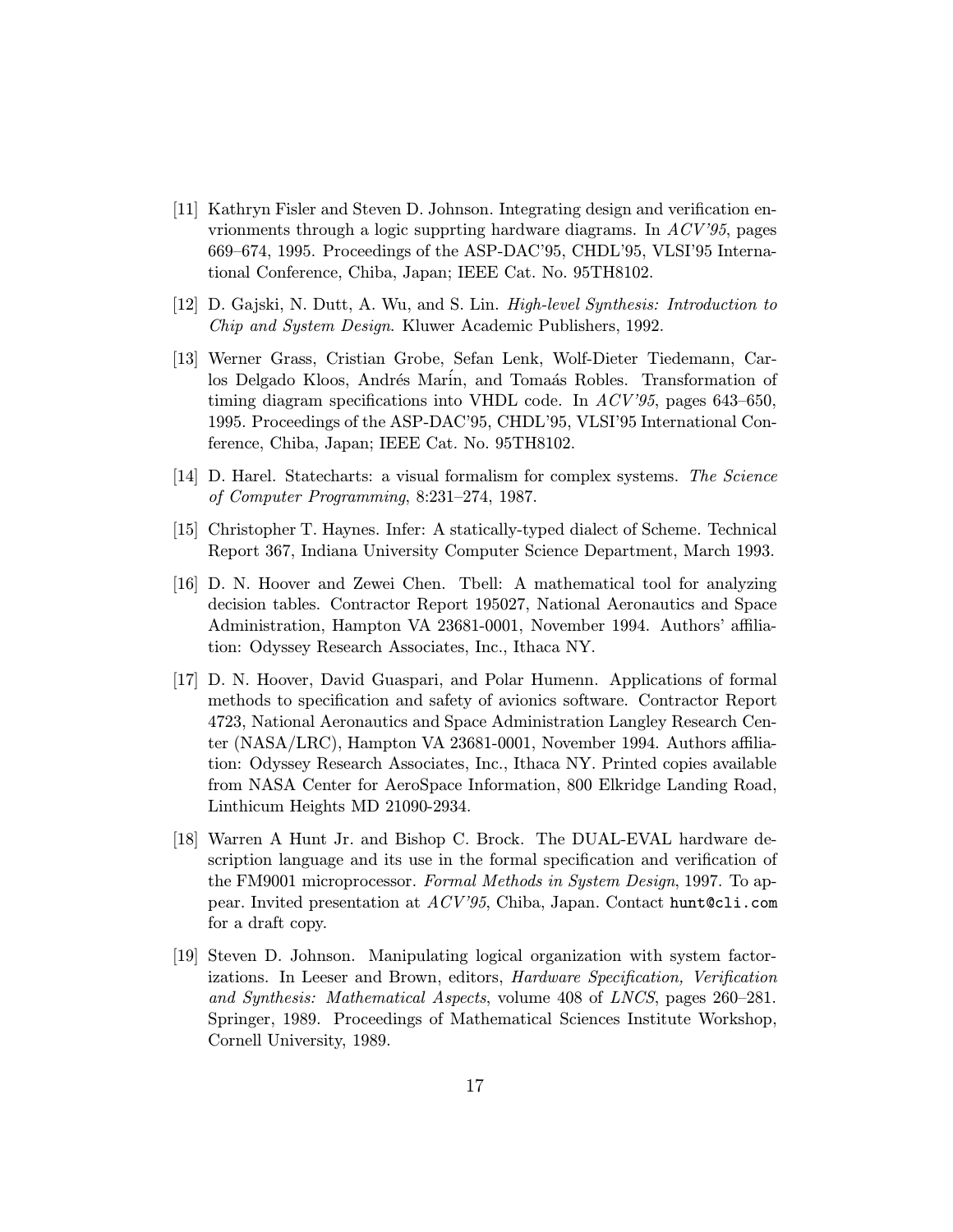- [20] Steven D. Johnson, Gerard Allwein, and K. Jon Barwise. Toward the rigorous use of diagrams in reasoning about hardware. In Gerard Allwein and Jon Barwise, editors, Logical Reasoning with Diagrams. Oxford University Press, 1996.
- [21] Steven D. Johnson and B. Bose. A system for digital design derivation. Technical Report 289, Indiana University, Computer Science Department, Indiana University, August 1989. Summary presented at the 1989 IEEE High Level Synthesis Workshop, Kennebunkport, Maine.
- [22] Steven D. Johnson, B. Bose, and C.D. Boyer. A tactical framework for digital design. In Birtwistle and Subramanyam, editors, *VLSI Specification*, *Verifi*cation and Synthesis, pages 349–383. Kluwer, Boston, 1988.
- [23] Steven D. Johnson and Bhaskar Bose. A system for mechanized digital design derivation. In Subramanyam, editor, ACM/SIGDA International Workshop on Formal Methods in VLSI Design, 1991. Meeting held in Miama, Florida in 1990; proceedings remain unpublished. A copy can be obtained through URL http://www.cs.indiana.edu/hmg/hmg.html.
- [24] Steven D. Johnson, Paul S. Miner, and Albert Camilleri. Studies of the singlepulser in various reasoning systems. In Ramayya Kumar and Thomas Kropf, editors, Theorem Provers in Circuit Design, volume 901 of LNCS, pages 209– 227. Springer, 1995. Proceedings of the Second International Conference, TPCD'94.
- [25] Nancy G. Leveson, Mats Per Erik Heimdahl, Holly Hildreth, and Jon Damon Reese. Requirements specifiation for process-control systems. IEEE Transactions on Software Engineering, 20(9):684–707, September 1994.
- [26] Jian Li. Timed decision tables: A behavioral model for embedded system specification and optimization. Technical Report UIUCDCS-R-96-1971, Univeristy of Illinois Department of Computer Science, 1304 West Springfield Ave, Urbana IL 61801, 1996. Ph. D. dissertation.
- [27] Jian Li and Rejash K. Gupta. HDL optimization using timed decision tables. In 33rd ACM/IEEE Design Automation Conference, 1996.
- [28] Paul S. Miner and Steven D. Johnson. Verification of an optimized faulttolerant clock synchronization circuit: A case study exploring the boundary between formal reasoning systems. In Satnam Singh, Mary Sheeran, and Geraint Jones, editors, Third Workshop on Designing Correct Circuits. Springer, 1996.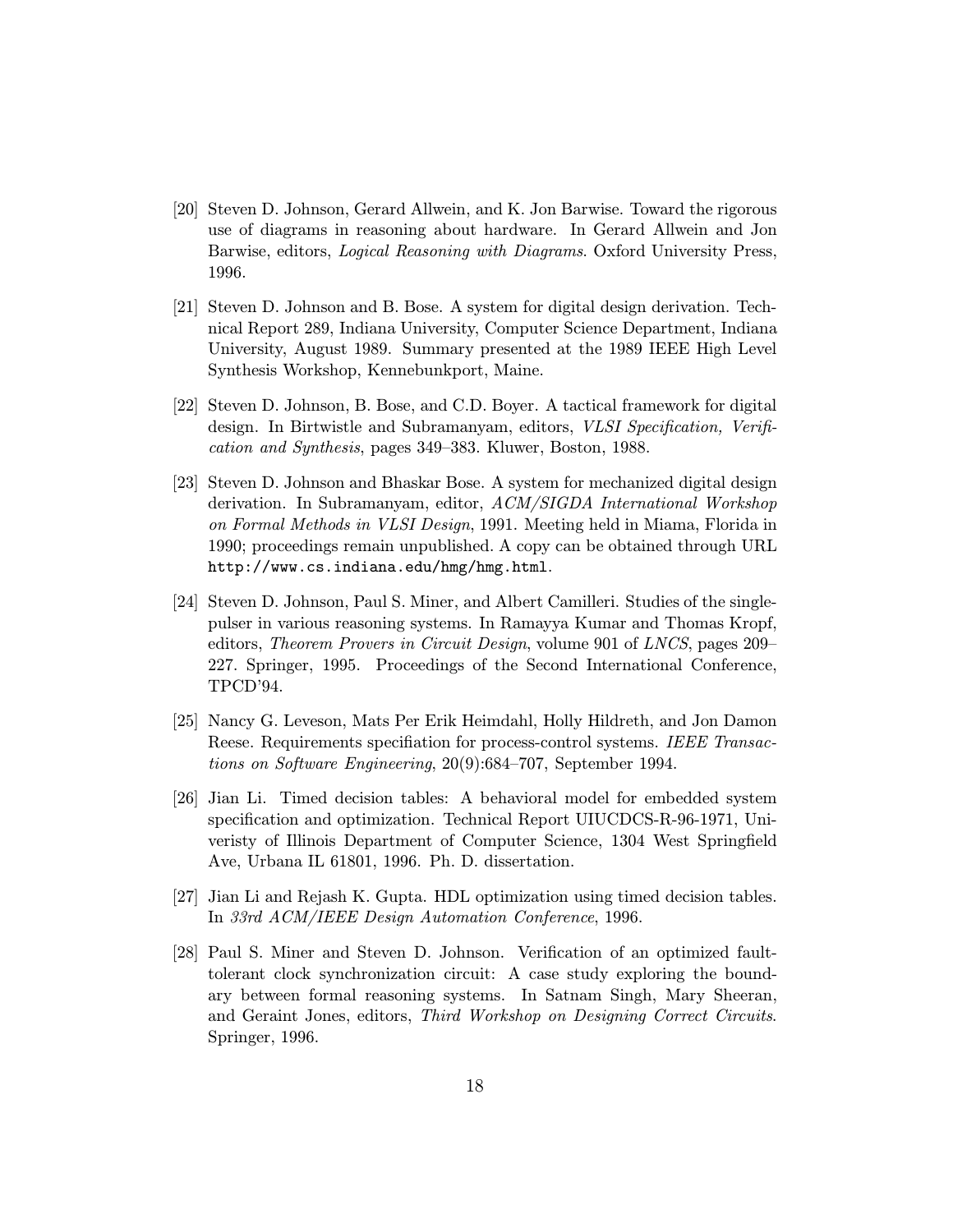- [29] Paul S. Miner, Shyamsundar Pullela, and Steven D. Johnson. Interaction of formal design systems in the development of a fault-tolerant clock synchronization circuit. In 13th Symposium on Reliable Distributed Systems, pages 128–137, 1994. Proceedings of SRDS 94 held at Dana Point, California, October 1994.
- [30] K. Rath, I. Celis, and R. M. Wehrmeister. RTBA: A generic bit-sliced bus architecture for datapath synthesis. Technical Report 321, Department of Computer Science, Indiana University, December 1990.
- [31] Kamlesh Rath. Sequential System Decomposition. PhD thesis, Computer Science Department, Indiana University, USA, 1995. Technical Report No. 457, 90 pages.
- [32] Kamlesh Rath, Bhaskar Bose, and Steven D. Johnson. Derivation of a DRAM memory interface by sequential decomposition. In *Proceedings of the Interna*tional Conference on Computer Design (ICCD), pages 438–441. IEEE, October 1993.
- [33] Kamlesh Rath, Venkatesh Choppella, and Steven D. Johnson. Decomposition of sequential behavior using interface specification and complementation. VLSI Design Journal, 3(3-4):347–358, 1995.
- [34] Kamlesh Rath and Steven D. Johnson. Toward a basis for protocol specification and process decomposition. In D. Agnew, L. Claesen, and R. Camposano, editors, Proceedings of IFIP Conference on Hardware Description Languages and their Applications, pages 157–174. Elsevier, April 1993.
- [35] Kamlesh Rath, M. Esen Tuna, and Steven D. Johnson. Behavior tables: A basis for system representation and transformational system synthesis. In Proceedings of the International Conference on Computer Aided Design (IC-CAD), pages 736–740. IEEE, November 1993.
- [36] Kamlesh Rath, M. Esen Tuna, and Steven D. Johnson. An introduction to behavior tables. Technical Report 392, Indiana University Computer Science Department, December 1993.
- [37] Kamlesh Rath, M. Esen Tuna, and Steven D. Johnson. Specification and synthesis of bounded indirection. Technical Report 398, Indiana University, Computer Science Department, February 1994.
- [38] Rainer Schlör. A prover for VHDL-based hardware design. In  $ACV'35$ , pages 643–650, 1995. Proceedings of the ASP-DAC'95, CHDL'95, VLSI'95 International Conference, Chiba, Japan; IEEE Cat. No. 95TH8102.